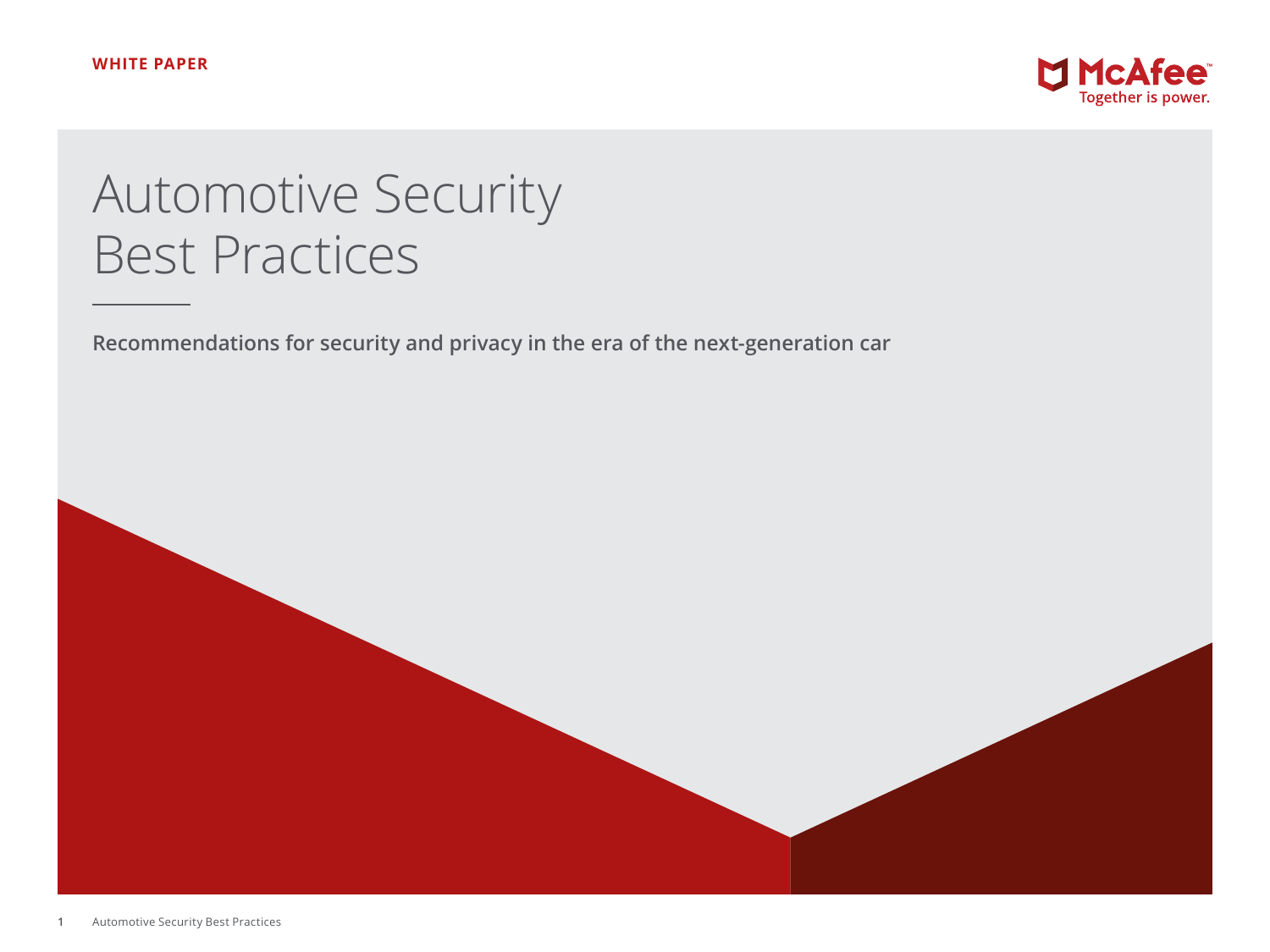# **Table of Contents**

# **3 [Introduction](#page-2-0)**

- 4 [Innovation in next-generation cars](#page-3-0)
- **5 [Automotive Security: Privacy Risks and Vulnerabilities](#page-4-0)**
- 6 [Cybersecurity threat agents, models, and motivations](#page-5-0)
- 8 [Example use cases](#page-7-0)
- 9 [Data privacy and anonymity](#page-8-0)
- **10 [Designing Secure Automotive Systems](#page-9-0)**
- 11 [Distributed security architecture](#page-10-0)
- 12 [Hardware security](#page-11-0)
- 13 [Software security](#page-12-0)
- 14 [Network security](#page-13-0)
- 14 [Cloud security services](#page-13-0)
- **15 [Taking Advantage of Security Standards and Best Practices](#page-14-0)**
- 15 [Security development lifecycle](#page-14-0)
- 17 [Supply chain security](#page-16-0)
- 18 [Leveraging standards](#page-17-0)
- 20 [Operating securely for the full lifecycle](#page-19-0)
- **21 [Open Questions](#page-20-0)**
- **22 [McAfee Resources](#page-21-0)**

# **Industry Contributors:**

**David Clare,**  Automotive Technical Lead, NCC Group

**Shane Fry,**  Security Researcher, Star Lab Corporation

**Helena Handschuh,**  Technical Director, Cryptography Research Division of Rambus

**Harsh Patil,**  IoT Security Engineer, LG Electronics

**Chris Poulin,**  Research Strategist, IBM X-Force

**Dr. Armin Wasicek,**  Researcher, University of California at Berkeley

**Rob Wood,**  Global Hardware Lead, NCC Group

# **McAfee Contributors:**

**David A Brown Geoffrey Cooper Ian Gilvarry David Grawrock Anand Rajan Alan Tatourian Ramnath Venugopalan Claire Vishik David Wheeler Meiyuan Zhao**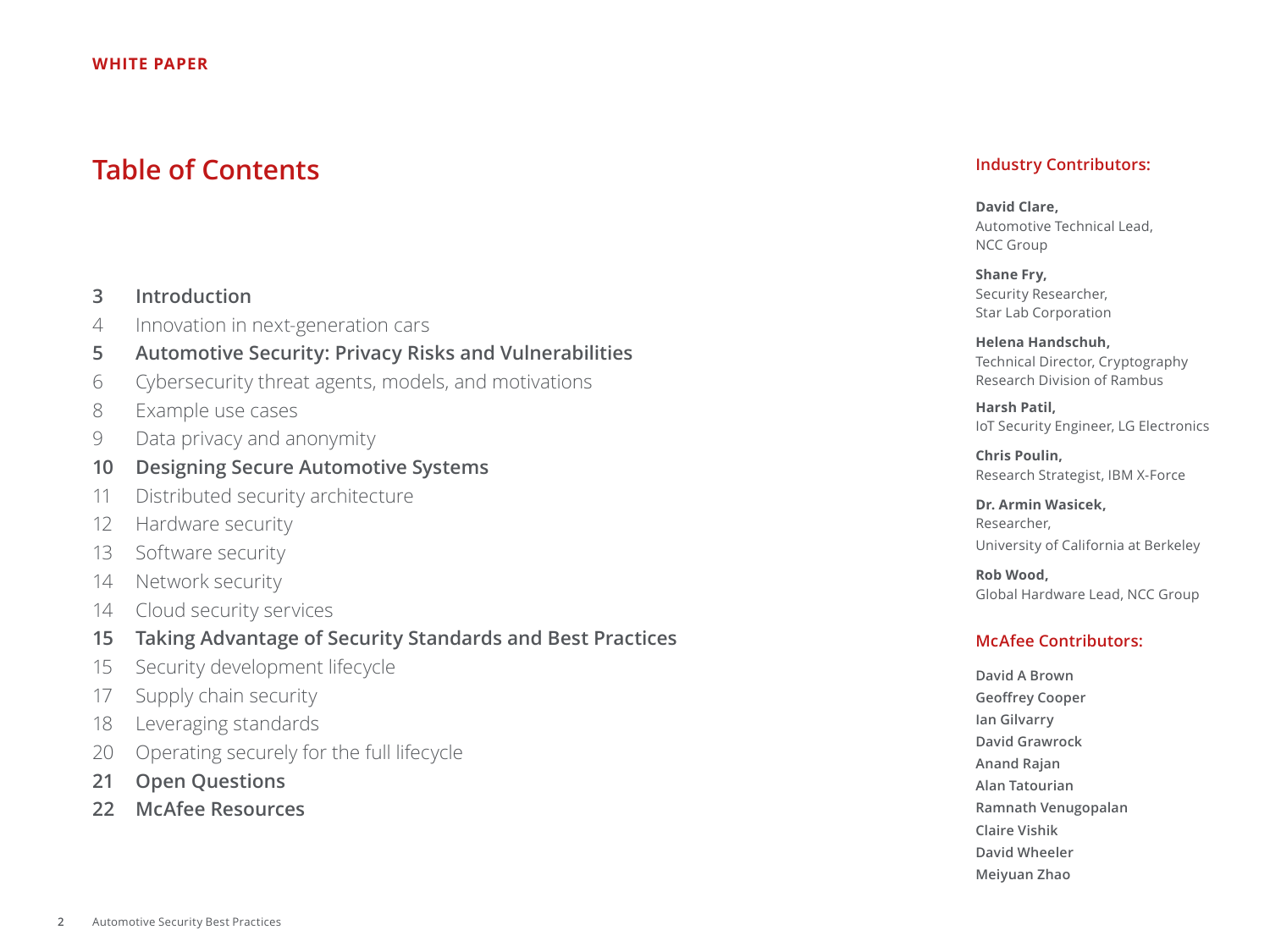# <span id="page-2-0"></span>Automotive Security Best Practices

# **Recommendations for security and privacy in the era of the next-generation car**

# **Introduction**

"Remember to lock your car" is no longer sufficient advice to protect your vehicle. United States Senator Edward Markey's Tracking & Hacking report on gaps in automotive security and privacy, as well as successful recent attacks on car computer systems from different manufacturers, are just two reminders of the increased threat to vehicle safety. Computer attacks are now a clear and present danger for car drivers, owners, dealers, manufacturers, and suppliers. Increased automation, vehicle-to-vehicle and vehicleto-infrastructure communications, and advances in autonomous driving add computer security and data privacy to reliability and safety as cornerstones for consumer confidence and continued success in the automotive industry.

This paper is intended as an informative backgrounder and starting point for continued discussion and collaboration. The primary goal is to present the current state of automotive security, the main concerns, some use cases, and potential solutions. This is by no means an exhaustive review. This is the second version, incorporating comments from a variety of automotive and security researchers. Further comments are welcome, and the intent is an ongoing working paper as part of the Automotive Security Review Board (ASRB).

The ASRB will conduct research and collaborate on ways to improve automotive security products and technology, bringing together top security industry talent from around the world. ASRB researchers will perform security tests and audits intended to codify best practices and design recommendations for advanced cybersecurity solutions and products to benefit the automobile industry and drivers.

McAfee is part of a large and vibrant ecosystem delivering components to the automotive industry, including hardware, software, and security processes from chip to cloud and from design to driveway. A key player in the evolution of Internet security, McAfee is a long-established participant in security, standards, and threat mitigation. McAfee considers itself fortunate to be in a unique position to collaborate with the technology, security, and automotive industries to advance the analytics, research, standards, and best practices on secure driving experiences.

Computers have made significant contributions to vehicle safety, value, and functionality—from stability control to electronic fuel injection, navigation, and theft prevention. They have also increased connectivity, adding many functions common to smartphones, such as cellular data and voice functionality, web browsers, online games, and entertainment. But increases in use of

#### Connect With Us

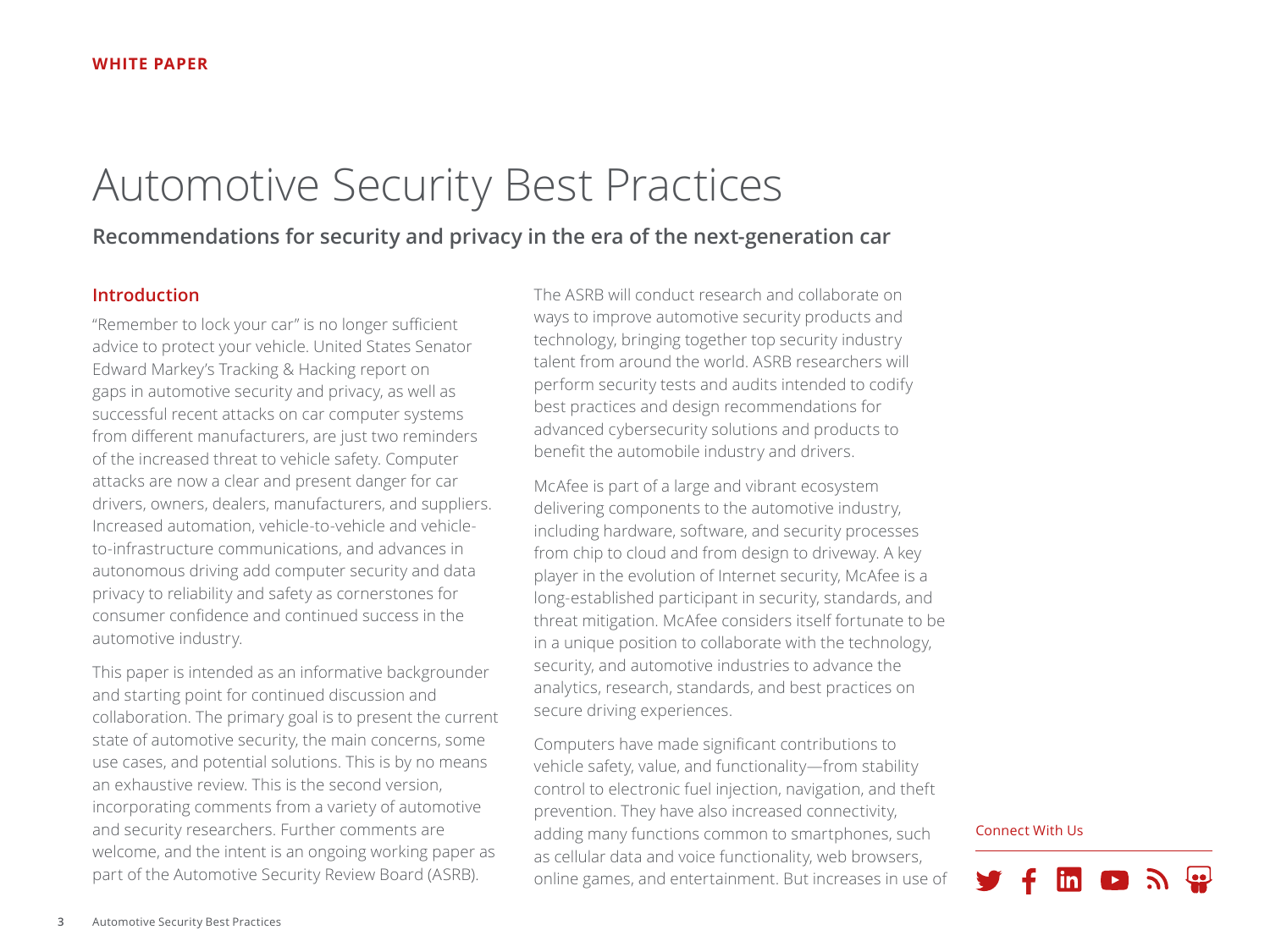<span id="page-3-0"></span>shared information and in-vehicle communication have made cars vulnerable to cyberattacks. Each electronic control unit (ECU) and the increasing array of sensors they work with must be secured in some shape or form, whether it is via cooperating or co-processors, code verification, protection of data at rest and in transit, or other capabilities that have become common in Internet security. With vehicles already connecting beyond the bumper, the risk has increased, and the core challenges will be establishing and maintaining trust, consumer confidence, and vehicle safety.

# **Innovation in next-generation cars**

By advancing network connectivity in cars, the industry has enabled innovative functions, some of which are already available. These new functions are often referred to as "cyberphysical" features, since almost all of them require collecting data from the physical environment and cybersystems, making automotive operation decisions, and executing on such decisions with physical consequences. Some of these innovations include:

- **Advanced driver assistant systems (ADAS):** Smart lighting control, adaptive cruise control, collision avoidance, driver fatigue detection, lane departure warning, and parking assist
- **Advanced fleet management:** Usage and behavior monitoring, warranty restrictions by zone, real-time telematics, and package tracking
- **Smart transportation:** Traffic congestion, vehicle sharing, and fuel efficiency are influencing existing operating modes and creating new ones. Vehicle-toinfrastructure and vehicle-to-vehicle communications,



Figure 1. Ecosystem and infrastructure of the next-generation car.

such as smart intersections, traffic light control, road trains, and traffic management, are key contributors to smart city operations.

■ **Autonomous driving:** The ultimate goal of the next generation of vehicles is that driverless cars become a reality to achieve zero fatalities and/or collisions, improved traffic flow, and other benefits, with early examples already visible from Daimler, Ford, Google, Tesla, and others.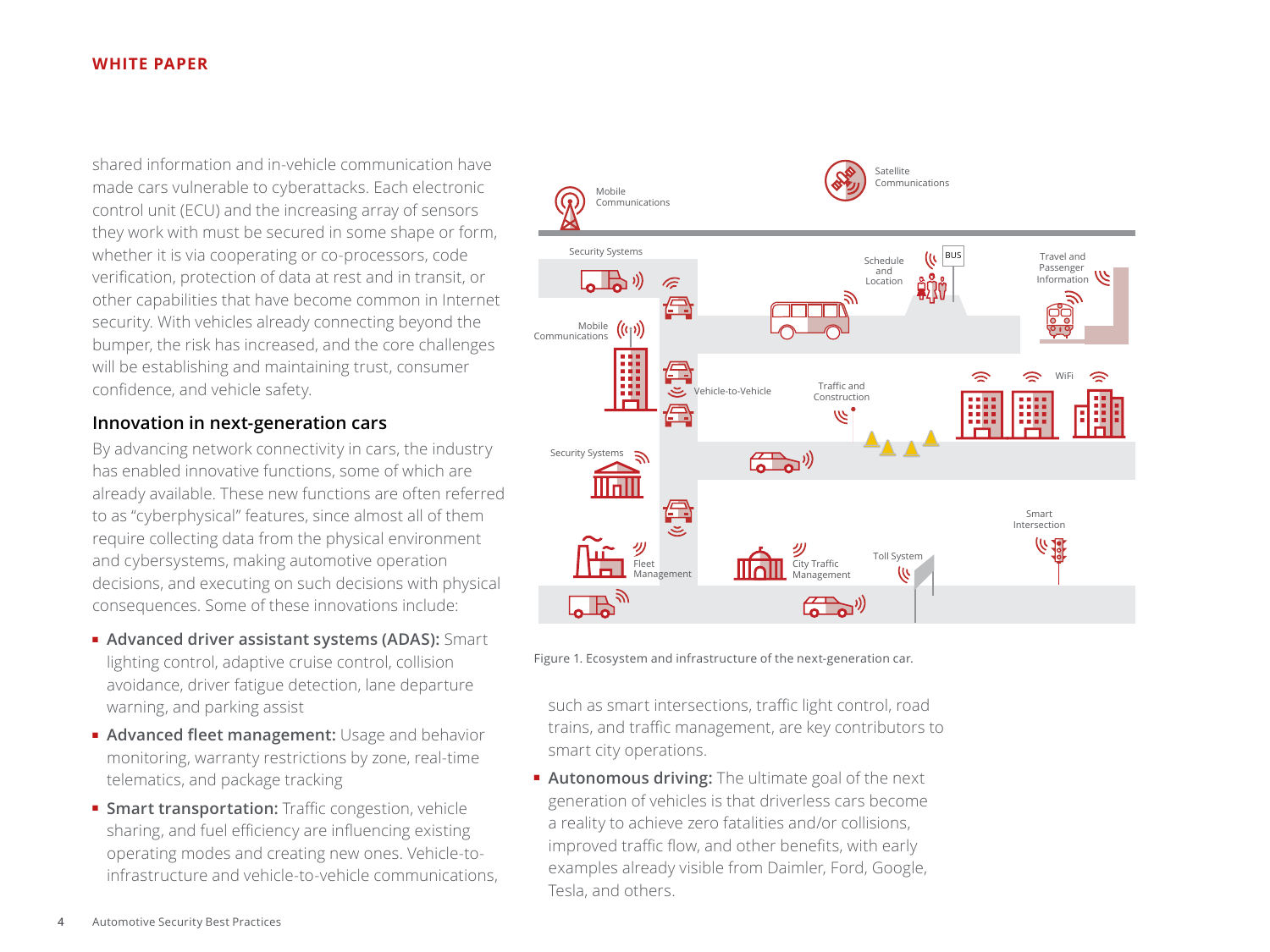<span id="page-4-0"></span>Automotive innovation is driving the need for built-in security solutions and architectural design to mitigate emerging threats. The goal for automotive security products is to ensure that the new vehicle paradigm is protected and can operate to its full potential, even in a malicious operating environment.

# **Automotive Security: Privacy Risks and Vulnerabilities**

Whenever something new connects to the Internet, it is exposed to the full force of malicious activity. When something as complex as a modern car or truck is connected, assessing the scope of threats is an immense job, and an attack surface may be left unprotected unintentionally. Many security risks now extend to vehicles—malware, Trojans, buffer overflow exploits, and privilege escalation. Let's look at a few use cases to illustrate potential threats, describe the attackers, and explore general approaches to mitigation.

With cars incorporating up to 100 ECUs, they are approaching the upper boundaries of the wiring harness, which is one reason the industry is moving towards greater integration and virtualization, reducing the total number of ECUs but increasing the number of functions and complexity of the software. The resulting attack surface is broad, touching most in-vehicle systems and an increasingly wide range of external networks, from Wi-Fi, cellular networks, and the Internet to service garages, toll roads, drive-through windows, gas stations, and a rapidly growing list of automotive and aftermarket applications.

Security for complex systems like these is a collaborative effort, requiring a holistic approach, with the involvement and contribution of the supply chain and the broader ecosystem. Effective security cannot be achieved by dealing with individual components, threats, or attack points. Unlike traditional computer systems, initiation and consequences in both the cyberworld and the physical world are possible over vehicle attack surfaces, making it more challenging to protect the vehicle's systems.



Figure 2. Fifteen of the most hackable and exposed attack surfaces on a next-generation car.

As pointed out by Miller and Valasek,<sup>1</sup> the success of hacking cars depends on three major categories: remote attack surfaces, cyberphysical features, and in-vehicle network architectures. They identified more than seven major categories of remote attack surfaces, based on their study of 20 recent models (2014 to 2015) from multiple different car manufacturers. Some, such as the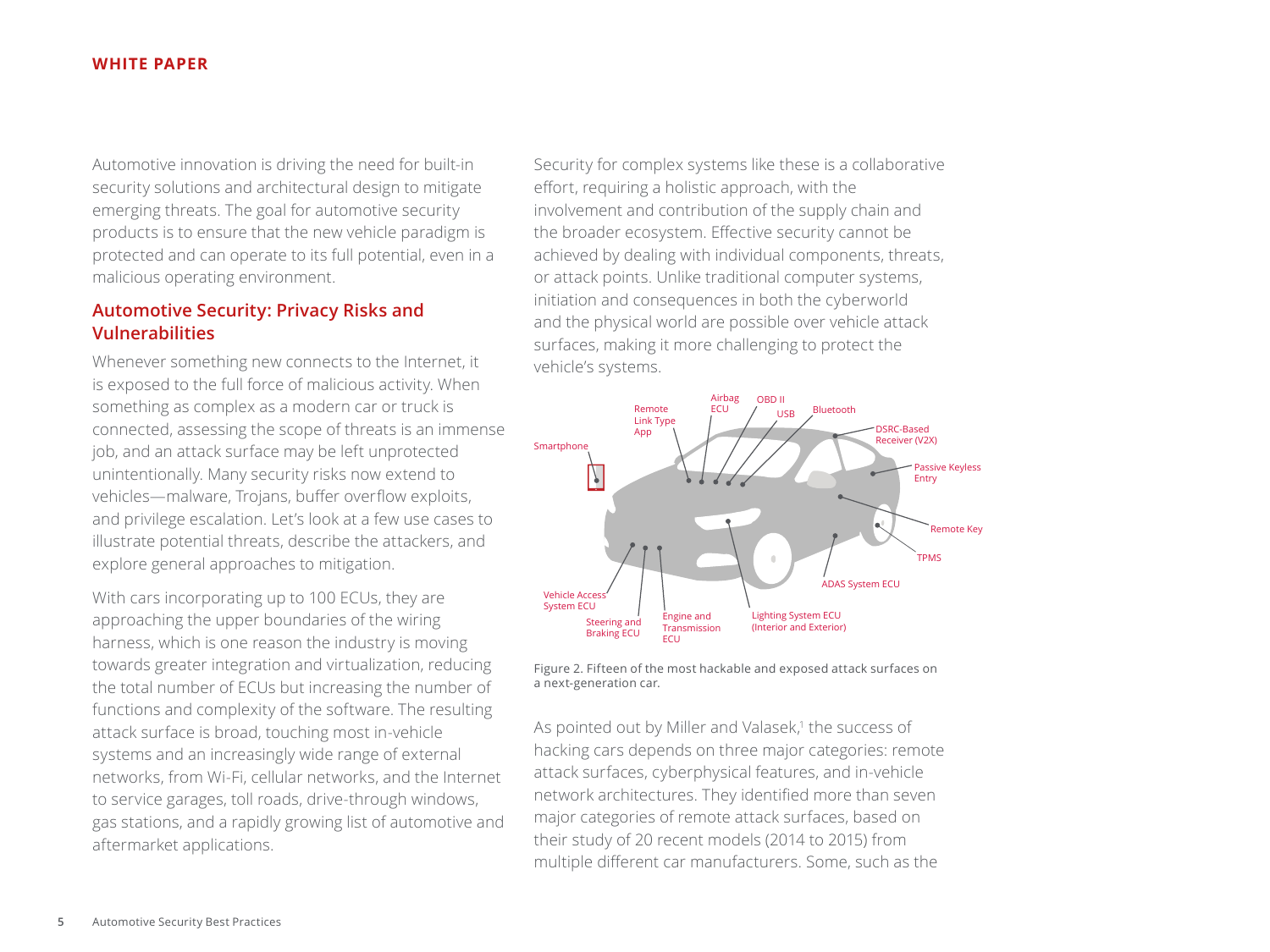<span id="page-5-0"></span>CAN bus and on-board diagnostics, are designed to be robust and readily available; you just have to open the hood and connect to read what is there. Furthermore, the more advanced systems features a car has, the more potential attack vectors.

# **Cybersecurity threat agents, models, and motivations**

One of the most important steps in improving security posture, whether for a physical location or a computer system, is understanding the motivations, objectives, and actions of potential attackers or threat agents. Stronger motivations or more valuable objectives often translate to greater attack capabilities and higher risks. There is a typical progression of these actors in a newly Internet-connected market—from researchers and pranksters to owners, criminals, and nation-states. In connected systems, threats can infiltrate from outside the immediate device—in this case, from attacks, misbehavior, or failure of transportation infrastructure. Threat agents are quite diverse, but knowing who they are and modeling their behavior can help in planning the most effective mitigation strategies.

Threat information has historically been fragmented and sensationalized with a lack of standard agent definitions, which makes it difficult to quickly and consistently assess risks from specific agents. The McAfee® IT Threat Assessment Group developed a Threat Agent Library2 and Threat Agent Risk Assessment usage model<sup>3</sup> to drive a standardized reference to human agents that pose threats to computer systems and other information assets.

#### **Researchers and hobbyists**

Researchers and hobbyists, sometimes funded by universities, government labs, Defense Advanced Research Projects Agency (DARPA), or the target industry, are typically the first hackers to attempt to attack a new market or device. Their motivations are usually positive, and they have considerable time and access to conduct their research. Research objectives are often meant to highlight vulnerabilities and exploits before the market hits critical mass or to demonstrate their hacking skills. The results are usually freely shared with others online and via conferences. While sharing may appear to open the door to pranksters and criminals, the benefits of open product security information and corrective action outweigh the risks. This group also has the important function of keeping the public informed about security risks in products and infrastructure and will look for any and all openings they can think of, but total coverage is restricted by their numbers and funding.

#### **Pranksters and hacktivists**

Pranksters, hacktivists, and vandals typically represent the dark side of the hobbyist group. They take the opportunity to demonstrate their skills or promote their causes, but with negative outcomes for the product owner or manufacturer. In the automotive market, the complexity of the product and requirement for special tools or skills may constrain the number of pranksters and hacktivists able to actually uncover and exploit vulnerabilities, at least until the exploits are developed and made available by criminals or nation-states with greater resources.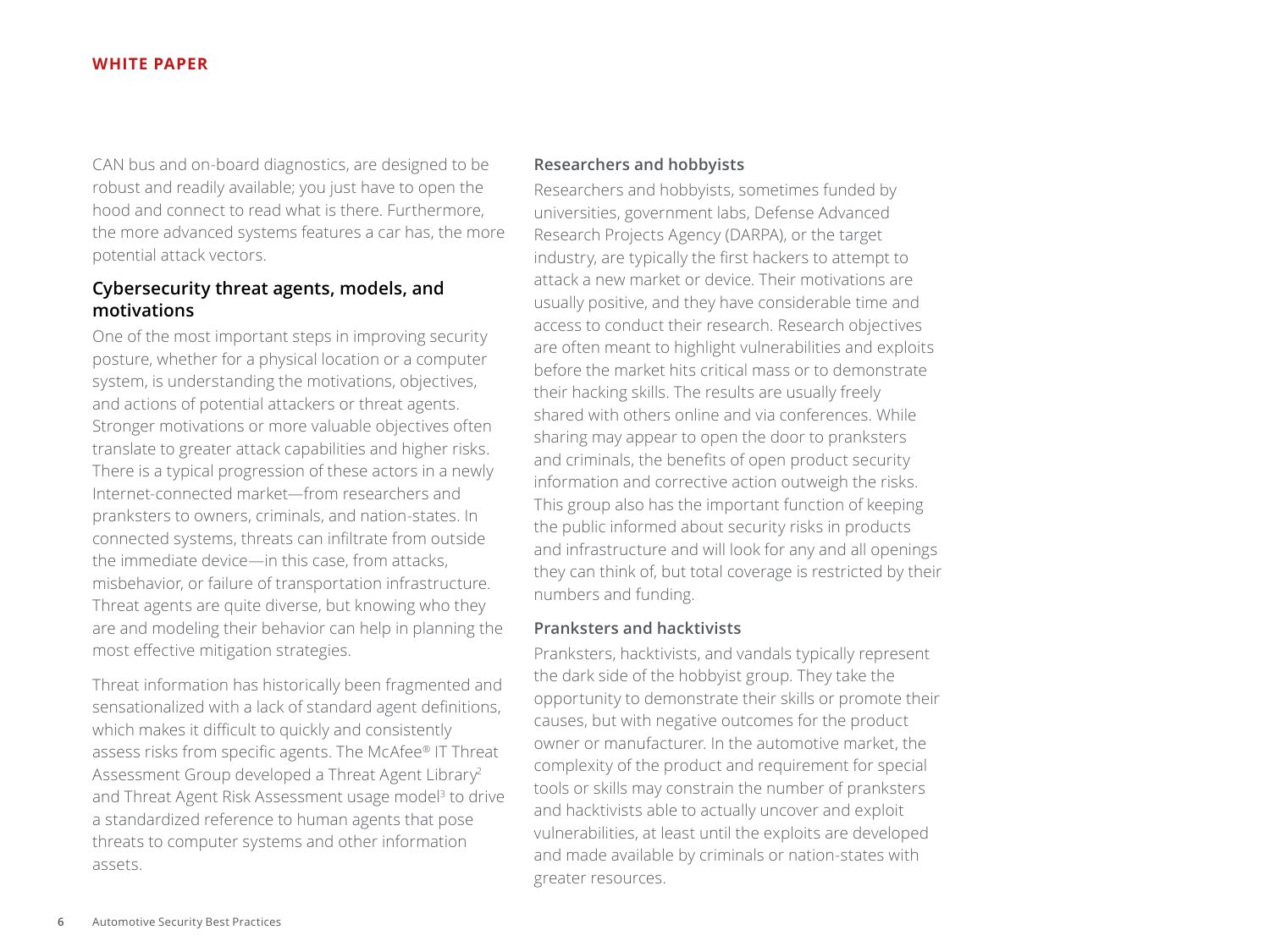# **Owners and operators**

Many car hacking tools already exist for owners, as they do for smartphones and other consumer electronics. These individuals are not criminals, but they may want to hack their own vehicles for repairs and maintenance in order to improve performance, remove restrictions imposed by the manufacturer or government regulator, or disable components to obfuscate their actions for private or fraudulent reasons. Since some automotive systems are safety-critical, tampering or modifications can also be constrained or controlled with appropriate security functions, even by owners, ensuring that the vehicle operates as intended so that the manufacturer is not subject to additional liability.

#### **Organized crime**

Organized crime has always been a threat to vehicles, and is now a significant threat actor in the cybersecurity space, and possibly ahead of researchers in their technical capability. The main motivation for this group is financial gain, so these malicious actors will be looking for ways to steal cars more easily, or otherwise separate drivers and owners from some cash. Cyberthreats often follow an evolutionary pattern, beginning with denialof-service (DoS), followed by malware, ransomware, and attacks targeted at specific entities. In this case, DoS or disabling vehicle functions could be aimed at specific models, geographic regions, rental car companies, or other corporate fleets. Malware may follow a similar pattern, searching for valuable data to sell or use or tampering with mileage and maintenance data. Ransomware in this case could involve holding individual cars for ransom (or even an entire model or

fleet) or disrupting traffic to create havoc for financial or political gain. In cybersecurity, these tools then became available to others on a Cybercrime-as-a-Service model, potentially opening up the automotive market to precise attacks against individuals, competitors, and politicians, among others.

#### **Nation-states**

The motives of nation-states are not often easy to determine. The obvious ones are industrial espionage, surveillance, and economic or physical warfare. Other motives may be intervention to assist a national manufacturer against foreign competitors. If cars are softer targets than corporate or government facilities, they could enable tracking and audio monitoring of high-value subjects. As cybercrime matures and code is shared, sophisticated code developed by well-funded nation-states finds its way into the hands of criminals and pranksters, increasing the threats.

#### **Transportation infrastructure**

Next-generation cars are not just communicating with the Internet, they are also talking to each other and to multiple parts of the transportation infrastructure. In addition to attacking the vehicle, security and safety issues can occur through attacks or misbehavior of the surrounding infrastructure. For example, traffic lights that are accidentally or intentionally set to be green in both directions, road trains that allow the cars to be too close together, or message floods that prevent delivery of vehicle-to-vehicle data in time to avoid a collision. Smart vehicles need to be able to safely manage through these and other scenarios with appropriate preemptive actions.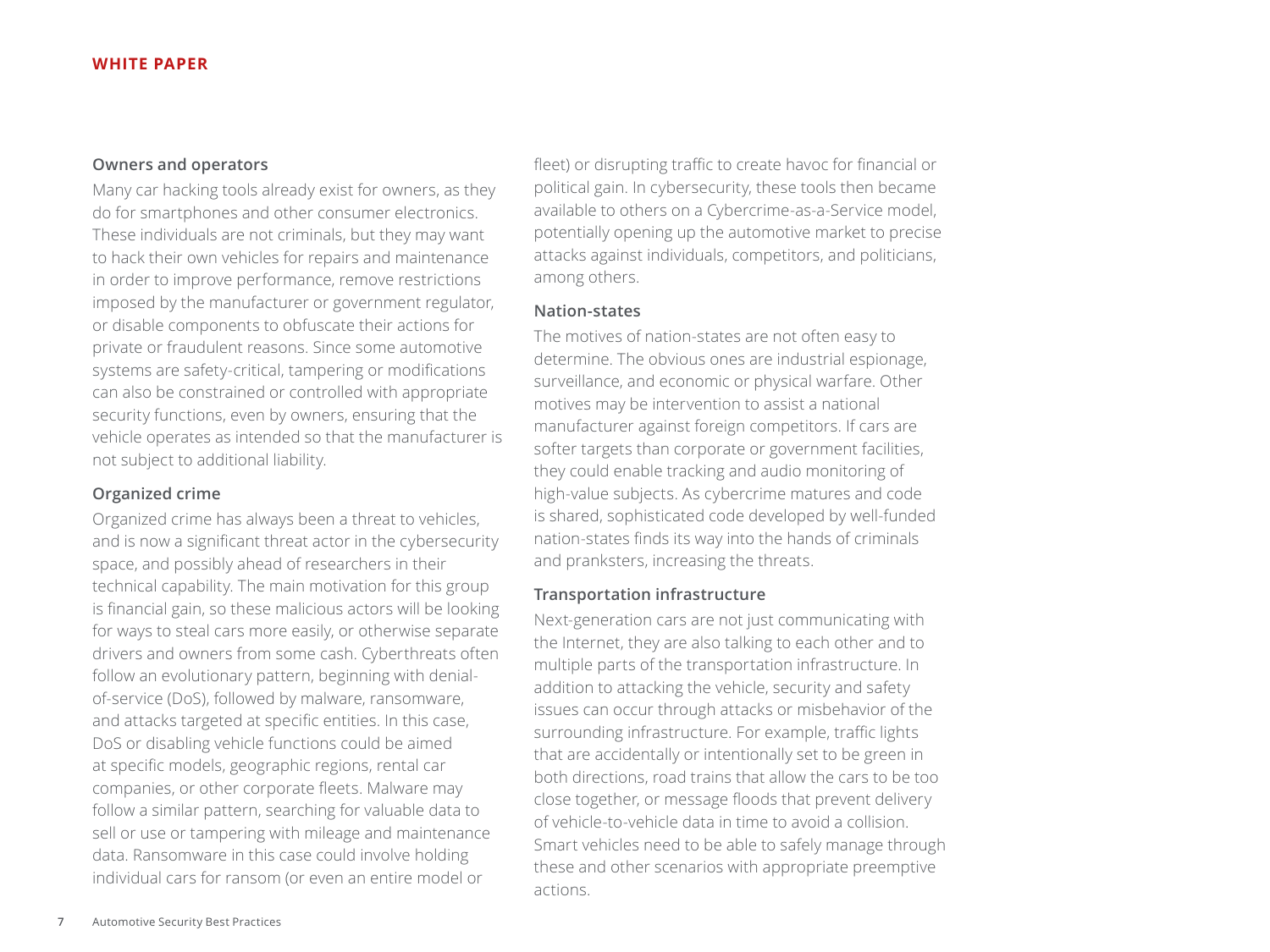# <span id="page-7-0"></span>**Example use cases**

What do you do when a security issue is detected and is highly dependent on the potential short- and longterm impact to driver and passenger safety, safety of pedestrians, safety of others sharing the road, and the vehicle value? Design for safe failure and incident response plans covering all stakeholders are a critical component of successful security operations. There are multiple stakeholders interested and involved in the security issue and its outcome, including the driver, owner, manufacturer, aftermarket providers, emergency agencies, and security vendors. There is also no clear answer as to the locus of responsibility for monitoring the vehicle for security. Does it belong with the manufacturer, owner, government agency, or an aftermarket security company?

#### **Driver**

The safety of the driver, passengers, and bystanders is obviously the most important consideration when a vehicle security incident is detected. Determining when and how a vehicle will fail, deciding when and whether to update code, and determining which features to disable for a failsafe mode so that the vehicle and occupants are protected and can safely get home or to a safe stop are paramount. Once that is completed, the next step in incident response is to remediate or correct the situation: this may be automatic or may require explicit interaction by the owner and manufacturer. It is important to remember that vehicles have multiple drivers, who may not be related or even know each other in situations like car sharing or rentals.

#### **Owner**

Owners of computers are painfully familiar with security patches and software update processes. Interrupting a drive for a weekly security scan or urgent update is not realistic, especially since the owner may or may not be drivers of the vehicle. Forcing a patch at the wrong time may be dangerous to the vehicle occupants. Processes will need to be developed to determine when and how to inform the owner that an update is required, how and when to enforce the update, and how to deal with unpatched systems. Memory monitoring and anomaly warning solutions that model the normal operation of the vehicle and create a unique fingerprint are possible. Significant deviation from the model can trigger alerts and even a safe mode with sufficient but diminished functions to enable the car to get home.

#### **Manufacturer**

The vehicle manufacturer needs to gather information on all security events but can be overwhelmed by the sheer volume of alerts and the complexity of multiple tiers of suppliers. Automotive security operations will need special tools to deal with this volume and correlate real threats from noise and distinguish legitimate owner or driver hacks from warranty-voiding ones. Like other large-scale software update processes, the automobile maker's servers will need to be protected from tampering and disruption, connections must be secured from the cloud to the vehicle endpoint, and updates need to be signed, validated, and re-verified after installation. Over-the-air updates, after appropriate testing and experience, could improve security response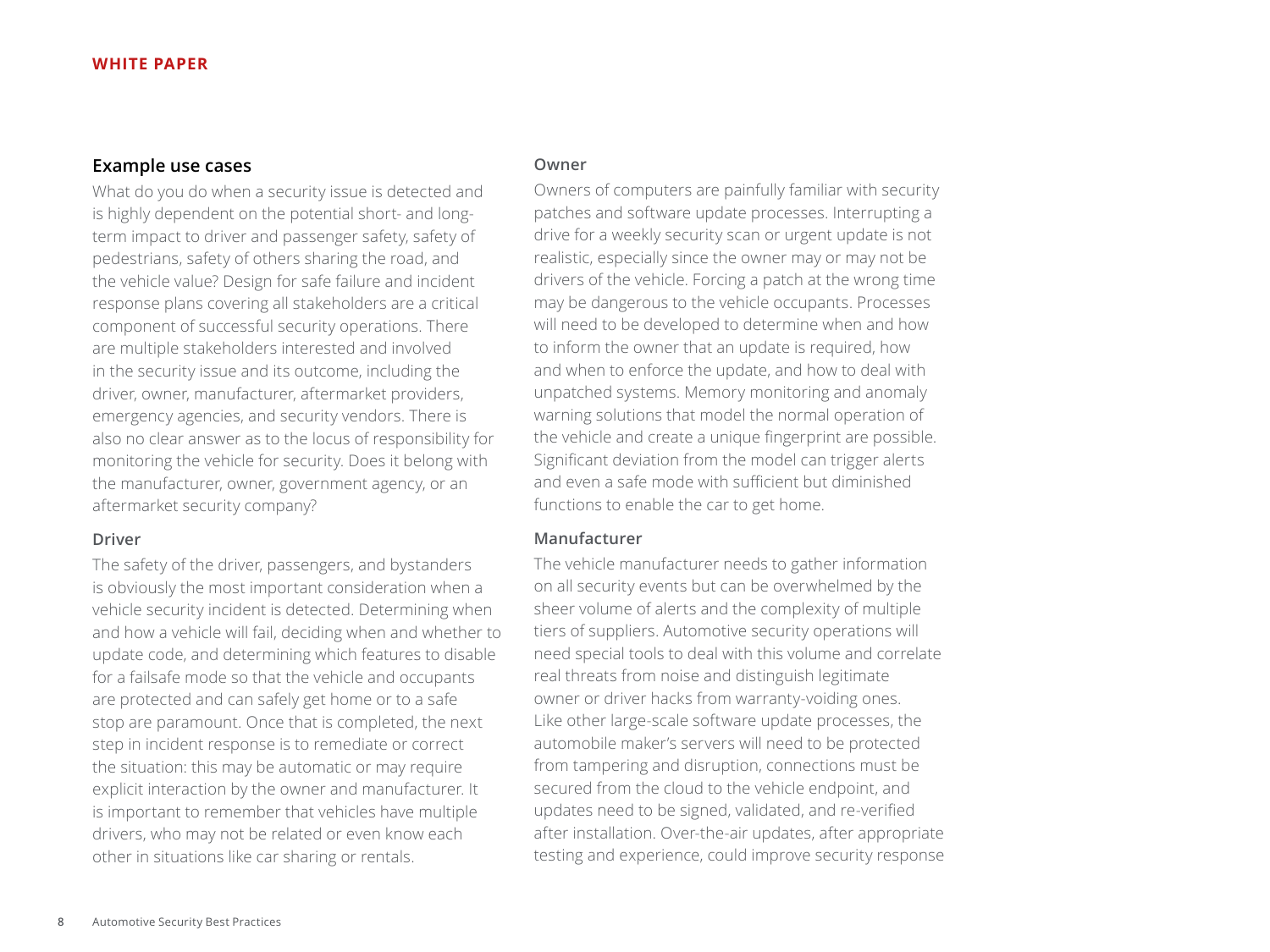<span id="page-8-0"></span>times and significantly reduce update or recall costs, but they can also introduce some increased risk.

#### **Aftermarket**

App stores, aftermarket components, and service shops are a major source of revenue for the auto industry, as they are for many consumer electronics. Security is affected by decisions regarding if, when, and how to allow these groups to interface with the electronic vehicle systems. Closed or walled garden systems are increasing in popularity by computer vendors as they increase control and reduce risk, but at the risk of consumer backlash. On the other hand, aftermarket companies may be the first to identify vulnerabilities or security breaches, and sharing information throughout the ecosystem has proven to be an important part of effective incident response and recovery.

#### **Dealer**

Dealers are often the main interface between the manufacturer, the aftermarket, and the owners. Before over-the-air systems are ubiquitous, dealers will provide essential software patching functions on behalf of manufacturers. Dealers may also be the interface to some types of aftermarket software products, as they are today for roof racks, backup cameras, and other add-ons. If vehicle security moves towards third-party security vendors, similar to the way antivirus companies provide PC security, dealers might have an important part to play in education, sales, and provisioning of these products.

#### **Emergency agency**

As manufacturers of safety-critical systems, the automotive industry is subject to regulation and oversight by various levels of government. When and how to inform the appropriate agencies of a security breach or exploit may be regulated or self-imposed, but, either way, it is an important part of incident response. Increasing information sharing with national and international agencies is becoming more common, as the Internet and threat vectors are largely independent of national borders.

#### **Security vendor**

Security vendors play an interesting role in the ecosystem of secure computing products. In addition to supplying components, the leaders have labs and research teams, working to uncover and protect against new attacks and vulnerabilities before they become a significant threat. Sharing threat intelligence with these companies helps reduce the attack surface, improve incident response, and contain the spread of a cyberattack or infection as security vendors rapidly redistribute the information to other potentially affected organizations.

#### **Data privacy and anonymity**

Personally identifiable information (PII), such as location data, address books, and credit card numbers, is now entering and leaving the confines of the vehicle, requiring appropriate privacy controls and anonymization of data. As automakers and third-parties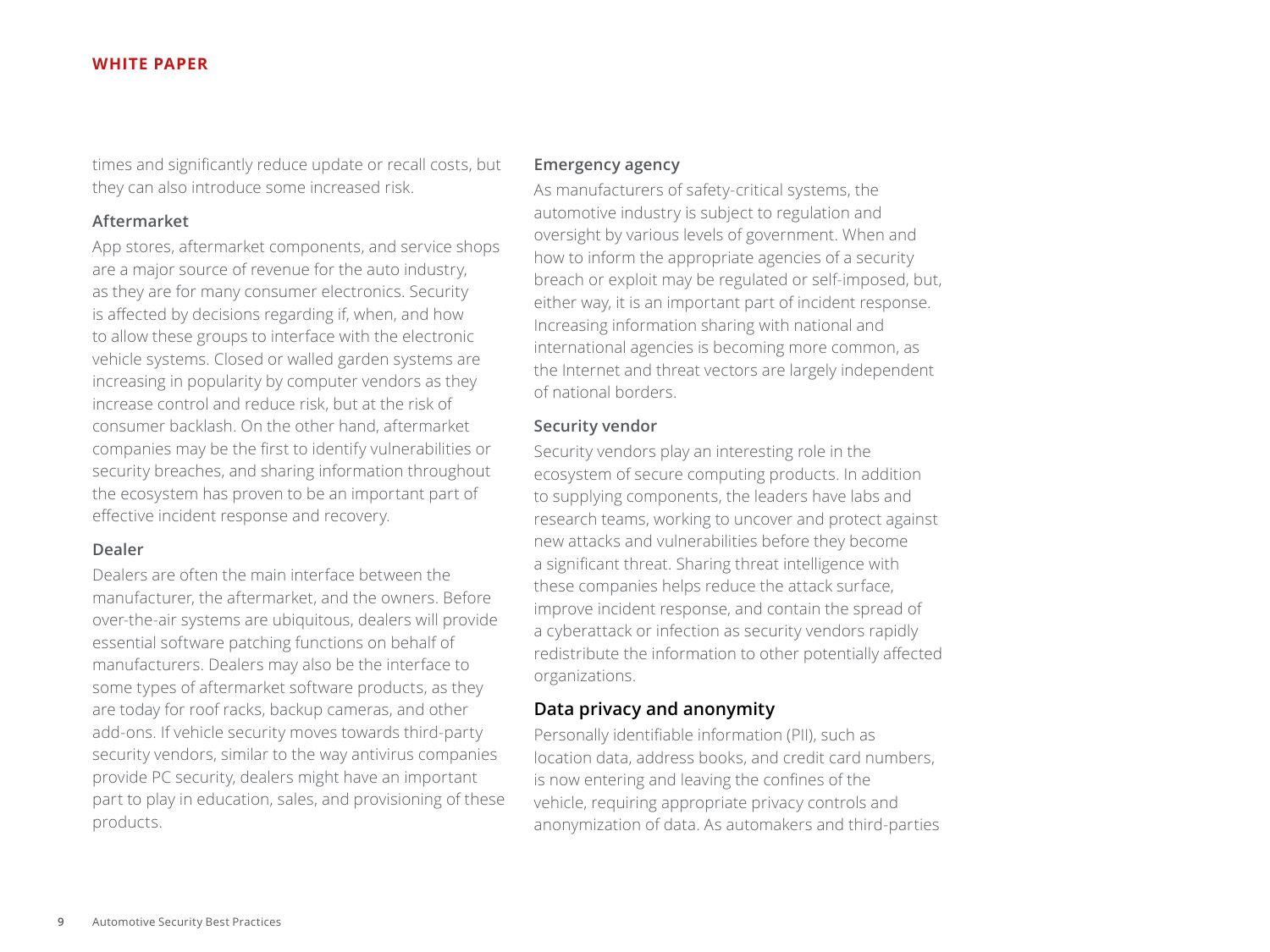<span id="page-9-0"></span>create a seamless experience and increase the level of vehicle personalization, cars are becoming an extension of, or adjunct to, smartphones, home automation systems, entertainment libraries, and other components of the digital life, syncing and storing user data.

Data privacy has two aspects: confidentiality of personal data and leaking of data outside the consumer's control. To maintain confidentiality, data needs to be protected by encryption inside and outside the vehicle while it is stored, while it is transmitted, and by memory protection extensions while it is being processed. Cybercriminals have been known to attack and steal data in all three locations. This includes not only stored personal information, such as address books or credit cards, but also style of driving, current location, previous destinations, and other metadata. For data leakage, there is a need to justify what data is stored, secure storage of data, destruction of data upon consumption, and protection against unauthorized access to ensure compliance with information privacy laws.

There are a few steps to improve data privacy. The first is to minimize the amount of personal data that is stored, erring on the side of storing too little rather than too much. The next step is to be transparent about what is collected, how it is used, and what is stored. Only data that can be reasonably assumed to be necessary for the service should be collected without a specific optin function. Finally, drivers and owners should have a clear way to securely delete any stored personal data or ensure that it is not saved. This is especially important in an era of increased vehicle sharing, as well as rentals, loaners, and other temporary usage scenarios.

#### **Designing Secure Automotive Systems**

Now that we have reviewed some potential threats and vulnerabilities, the next issue is designing secure automotive systems. While the automotive security field is relatively recent, there are strong technologies and expertise in adjacent industries to be leveraged and adapted. Developers can take advantage of existing secure development processes to incorporate security and privacy into their new vehicles by design.

There is a strong relationship between cybersecurity for automotive safety. SAE has captured this very well in their J3061 Cybersecurity Guidebook for Cyber-Physical Vehicle Systems.4 To paraphrase, system safety is concerned with protecting against harm to life, property, or the environment. System cybersecurity aims to prevent financial, operational, privacy, or safety losses. So all safety critical systems are security critical, but there may be systems, such as entertainment systems, that are security critical but not safety critical.

The organizational disciplines that lead to safe and reliable cars also apply to security. In particular, safety, reliability, security, and privacy must all start at the outset of the design phase. To ensure a secure design, a threat model for the vehicle should anticipate different kinds of threats and seeks to mitigate them. While the safety designer is adding in crumple zones, airbags, proximity detection, and automatic braking systems, the security designer is also building in layers of protection, seeking to isolate a threat before it can affect vehicle operations. The vehicle security architect has a collection of security tools to choose from—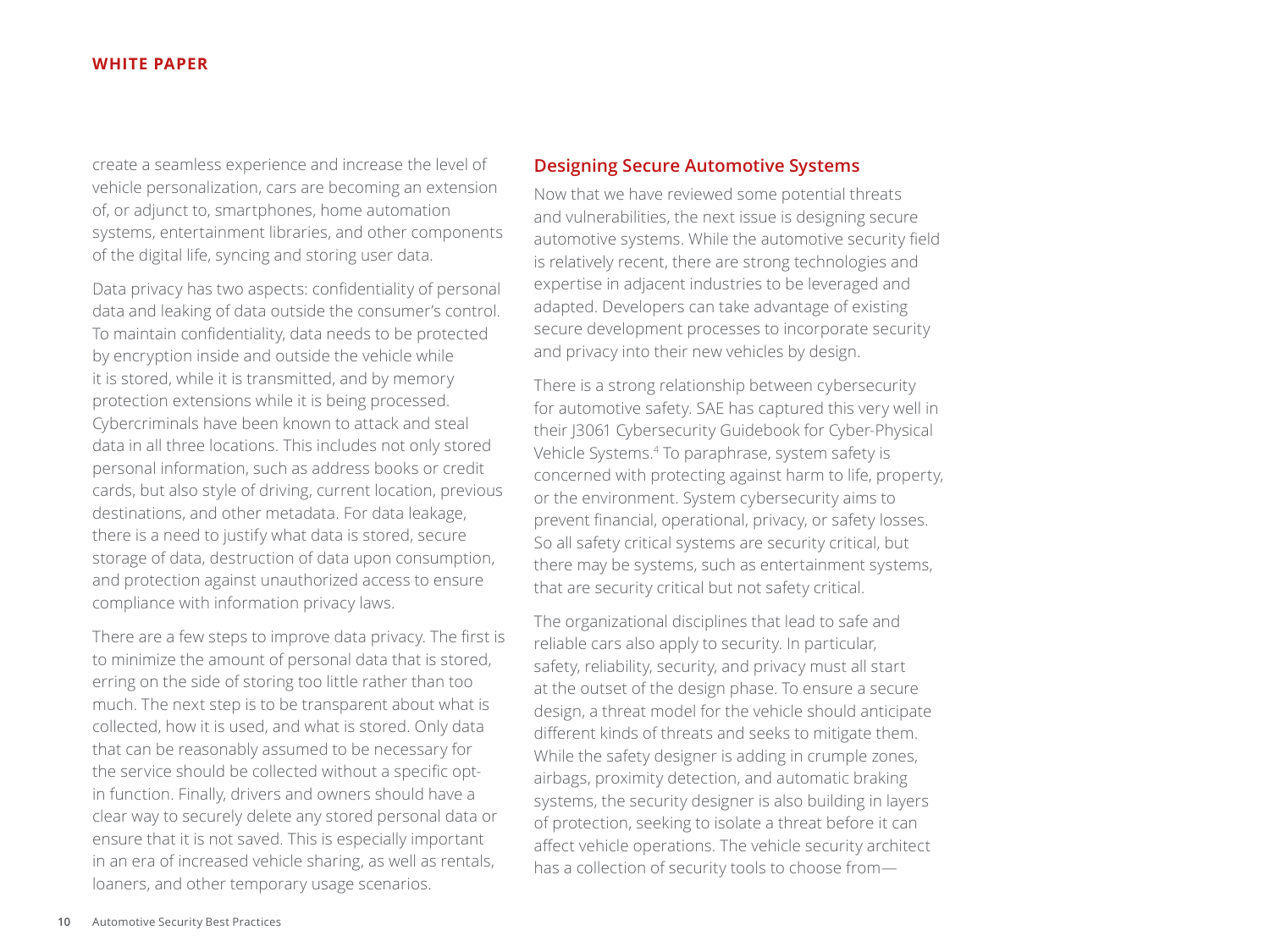<span id="page-10-0"></span>ranging from encryption of critical or private data to isolation of software components by function—and can combine hardware and software functions as needed to meet cost and performance goals. Perhaps the most important safeguard, which is different from commercial computers, is the ability of systems to protect vehicle operations, as well as data and processes.

Software engineering approaches and cycles in the auto industry have typically been different from corporate and PC processes, with longer time scales and little or no update or patching capability. There is a substantial legacy of control systems and networks on a car, with each system historically dedicated and independent. At one time, the complexity of automotive systems might have been a barrier to entry for hackers, but that is no longer the case. Hackers are more sophisticated and may be part of criminal or nation-state groups with significant skills and funding. In addition, specifications for most chips and operating systems are readily available on the Internet due to increased technology standardization and proliferation. As a result, as vehicle systems consolidate and interconnect, security design has to be intentional and proactive. Applying best known practices and lessons learned in the computer industry will be helpful as vehicles become increasingly connected.

Other industries and market segments, such as defense, aerospace, and industrial machines, provide opportunities to adapt and cross-pollinate many of the foundational principles, lessons learned, and processes developed over the past decades in cybersecurity. For example, auto manufacturers could implement a

distributed security architecture, exhibiting defensein-depth, analogous to the layers of protection analysis (LOPA) methodology used for safety and risk reduction. Securing systems from the hardware to the cloud, with identified best practices and technologies for each discrete building block, would provide comprehensive, end-to-end protection.

Realizing these protections in actual vehicle systems requires coordinated design of multiple security technologies, such as isolation of safety critical systems, secure boot, trusted execution environments, tamper protection, message and device authentication, data encryption, data anonymization, behavioral monitoring, anomaly detection, and shared threat intelligence.

#### **Distributed security architecture**

Automotive computer security is a collaborative approach of defenses to detect, protect, and correct identifiable or avoidable threats and to protect from previously unknown or unavoidable ones. With nextgeneration cars, these layers include hardware-based protection in and around the ECUs, software-based invehicle defenses, network monitoring and enforcement inside and outside the vehicle, cloud security services, and appropriate data privacy and anonymity for bumperto-cloud protection. The key tenets of data privacy and anonymity must be safeguarded while ensuring the security of the automobile. Users must also be educated about secure usage of the systems and potential threats. For example, if they sync their phones to a rental or shared vehicle, which may copy all of their contacts and location data, they must remember to disconnect and delete the data when they return their cars.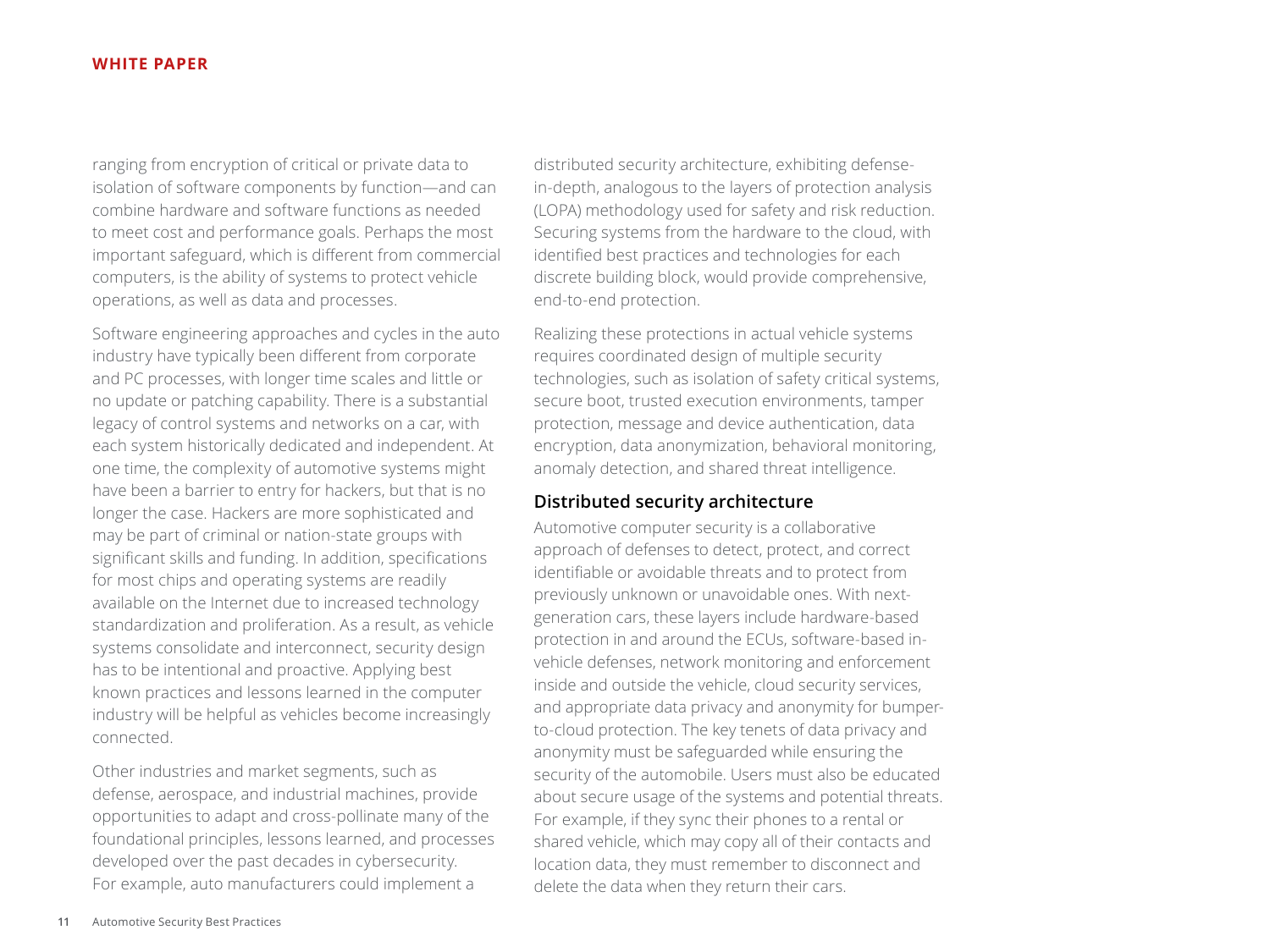<span id="page-11-0"></span>Security defense-in-depth consists of three layers: hardware security modules, hardware services, and software security services. Hardware security protects the ECU as a security enabler and enforcer. Its primary responsibilities are: secure boot to bring the environment to the initial trusted state, secure storage of keys, and a trusted execution environment.

Hardware security services build on top of hardware security and provide fast cryptographic performance, immutable device identification, message authentication, and execution isolation.

Software security services enhance security capabilities on top of the hardware with network enforcement, whitelists/blacklists, anomaly detection, cryptographic services, biometrics, secure over-the-air updates, and upgrade capabilities, all delivered over the life of the car.

#### **Software and Services**

| Anti-malware           | Network enforcement | <b>Biometrics</b>    |  |
|------------------------|---------------------|----------------------|--|
| Cryptographic services | Anomaly detection   | Over-the-air updates |  |
| Other                  |                     |                      |  |

#### **Hardware Security Services that Can be Used by Applications**



#### **Hardware Security Building Blocks**

| Platform boot integrity<br>and chain of trust | Secure storage<br>(keys and data)                            | Secure communication |
|-----------------------------------------------|--------------------------------------------------------------|----------------------|
| Secure debug                                  | Tamper detection and protection from<br>side channel attacks |                      |

Figure 3. Defense-in-depth building blocks.

#### **Hardware security**

Hardware security systems are like the physical protection systems on a car—the engine firewall, seatbelts, and airbags. They are there to protect the operating components from intentional or accidental damage. There is a wide range of hardware security building blocks available from the computer security industry that help secure the ECUs and buses. These include:

- **Secure boot and software attestation functions:** Detects tampering with boot loaders and critical operating system files by checking their digital signatures and product keys. Invalid files are blocked from running before they can attack or infect the system, giving an ECU its trust foundation when operating.
- **Trusted execution technology, such as the trusted processor module:** Uses cryptographic techniques to create a unique identifier for each approved component, enabling an accurate comparison of the elements of a startup environment against a known good source and arresting the launch of code that does not match.
- **EXECT: Tamper protection:** Encrypts encryption keys, intellectual property, account credentials, and other valuable information at compile time and decrypts only during a small execution window, protecting the information from reverse engineering and monitoring for tampering attempts.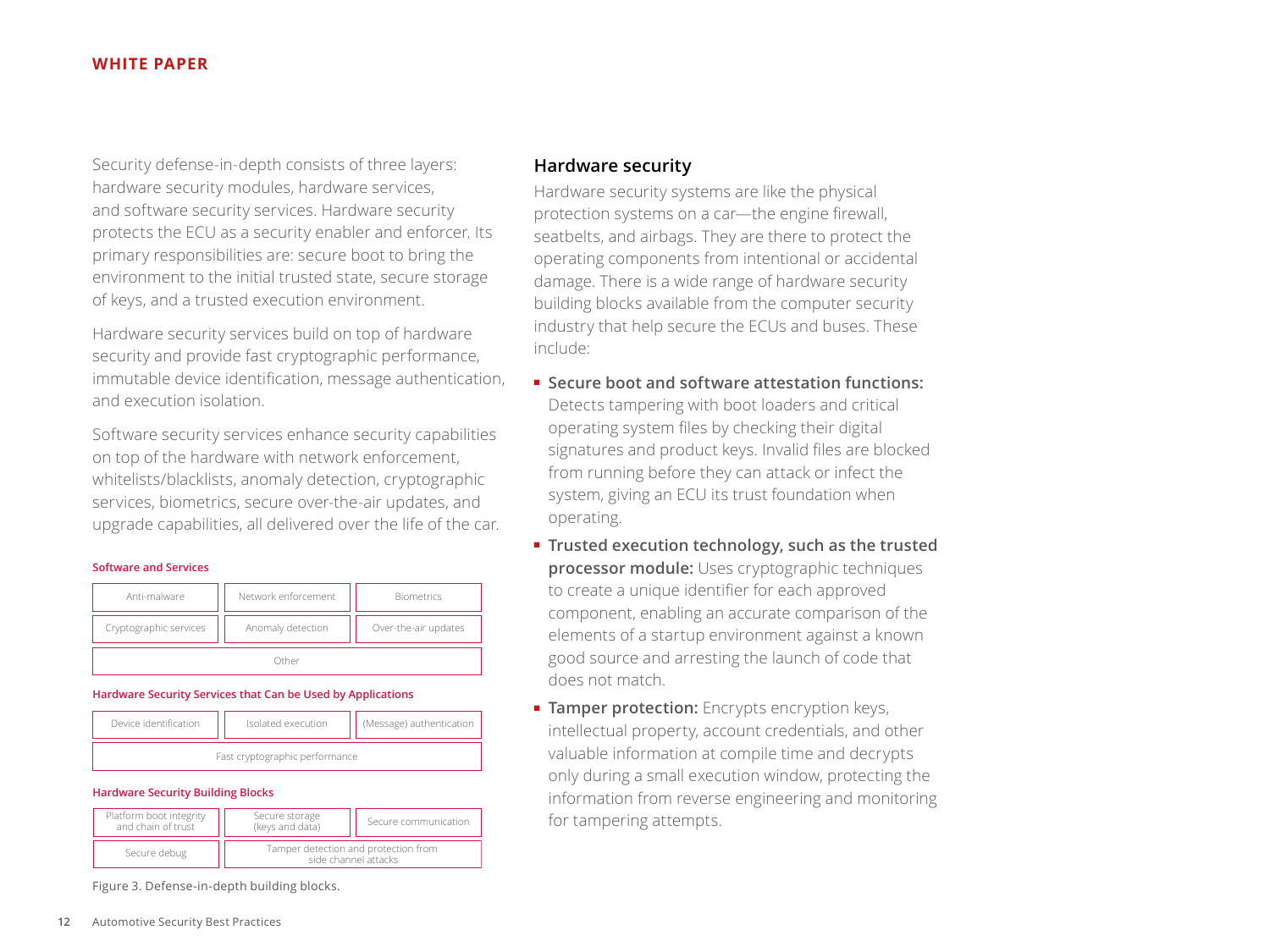- <span id="page-12-0"></span>**Exercise 2 Cryptographic acceleration:** Offloads encryption workloads to optimized hardware, improving cryptographic performance and making it easier to broadly incorporate symmetric or public key encryption into applications and communications processes.
- **Active memory protection:** Reduces code vulnerabilities by embedding pointer-checking functionality into hardware to prevent buffer overflow conditions that may be exploited by malicious code.
- **Device identity directly on the device:** Enables manufacturers to know the unique identity of every device, enabling secure identification and preventing unapproved devices from accessing the manufacturer's network or systems. Technologies such as Intel EPID (Enhanced Privacy ID), which may be built into processors from Intel and others, also protects anonymity by allowing devices to be verified as part of a group instead of by their unique identity.

# **Software security**

Automotive networks and control units used to be difficult for hackers to reach, only accessible by direct physical contact inside the car.5 Now, a determined attacker with time and money can break into these systems with little or no physical access. If automotive attackers evolve towards larger and more sophisticated organizations, as Internet attackers have, this may become the norm.

In addition, the proliferation of ECUs linked by common protocols has increased the attack surface and has made vehicles more accessible to attackers. There

are many ECUs with different capabilities in a vehicle. It is difficult or impossible to add hardware security capabilities to some of them, so co-operating processors and software-based security are also needed. Architectural techniques and software technologies that can defend the vehicle include:

- **Secure boot:** Works with the hardware to ensure that the loaded software components are valid to provide a root of trust for the rest of the system.
- **Partitioned operating systems:** A commonly used software and hardware combination that isolates different processes or functions, such as externally facing functions from those that drive the vehicle, reducing the complexity of consolidating multiple systems onto a single ECU. Techniques, including virtualization and software containers, make it possible to update or replace individual functions without affecting overall operation, or mirror functions for redundancy and fast fail-over.
- **Authentication:** Authentication by a physical key for unlocking doors and starting the engine is no longer sufficient and is being augmented by software, as cars offer personalized services across multiple functions and profiles. Electronic keys, passwords, and biometrics need to be managed and authorized to access personal information, such as identity, telemetry, locations, and financial transactions. Similarly, the various ECUs in a vehicle need to authenticate communication to prevent an attacker from faking messages or commands.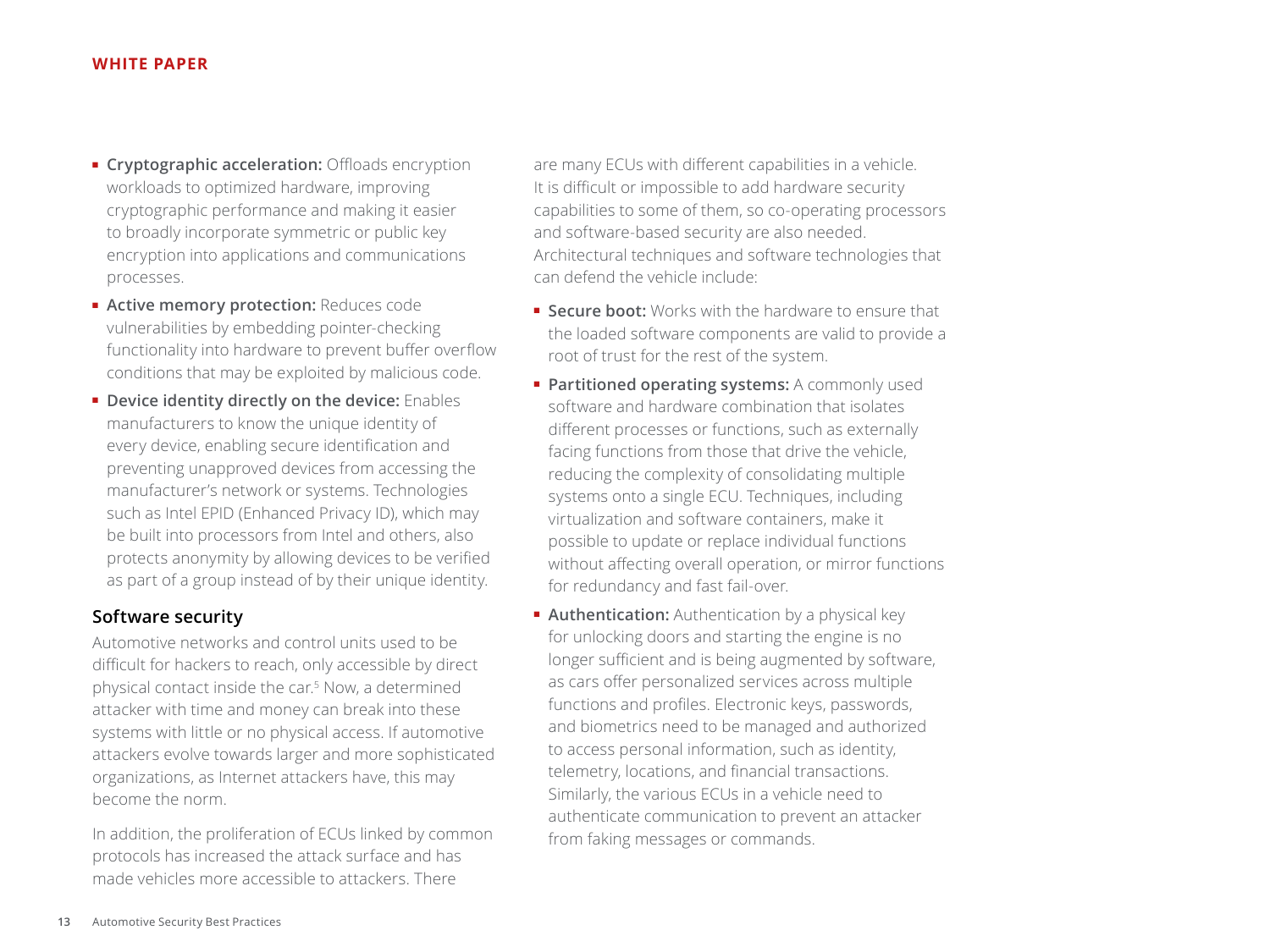<span id="page-13-0"></span>■ **Enforcement of approved and appropriate behavior:** It is very common for cyberattacks to try to jump from one system to another or send messages from a compromised component to an uncompromised one. Preventing this network activity is a key to detecting and correcting accidental or malicious threats. These functions can also prevent multicar attacks on an entire series of cars or snowball effects from cascading error propagation.

# **Network security**

With in-vehicle networks carrying a mix of operational and personally identifiable information—such as location, navigation history, call history, microphone recordings—protecting messages and data over the communication bus is critical for operational security, privacy, and consumer trust. Common protocols, such as controller area network (CAN), local interconnect network (LIN), media-oriented systems transport (MOST), FlexRay, automotive Ethernet, Bluetooth, Wi-Fi, and mobile 5G—and newly proposed protocols, like dedicated short-range communications (DSRC)—amplify the threat, as they increase attack vectors. Replacing unsecured legacy protocols with common protocols makes it possible to leverage good security techniques that have been developed in the computer industry. Security-enhanced ECUs can interact with securityenhanced networking protocols (in-vehicle or external) to enhance authenticity, reliability, and integrity of the transmitted data. Hardware-assisted technologies that help to secure networks without significantly impeding performance, latency, or real-time response include:

- **Message and device authentication:** Verifies that communications are coming from an approved source and protects authentications from being spoofed or recorded and replayed.
- **Enforcement of predictably holistic behavior of all systems:** Restricts network communications to predefined normal behavior and constrains abnormal types or volumes of messages so that they do not impair the vehicle's functions.
- **EXPLICITEER Access controls:** Explicitly permit communications and messages only between pre-approved systems and sensors, block unapproved and inappropriate messages, and alert security systems about any invalid attempts. Manufacturers, maintenance organizations, owners, drivers, and even police and insurance companies will have different access rights to the car's information systems that need to be authorized and controlled.

### **Cloud security services**

While embedded vehicle security is essential, some additional security services require real-time intelligence and updates, so the systems need to be able to connect to cloud-based security services in order to detect and correct threats before they get to the car. These include:

■ **Secure authenticated channel to the cloud:** Leverages hardware-assisted cryptography for remote monitoring, software updates, and other communications. Data protection technology secures data throughout the transaction.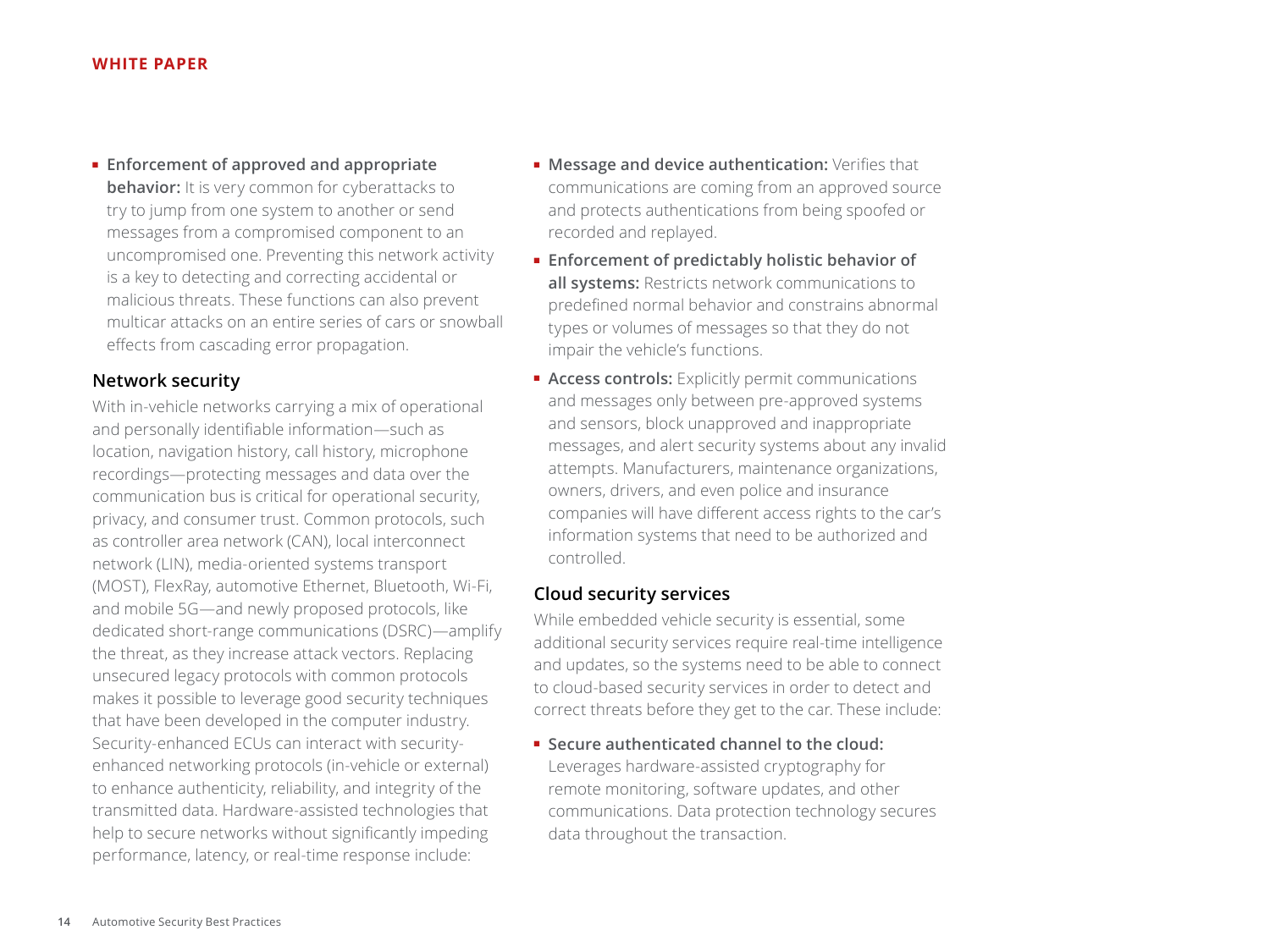- <span id="page-14-0"></span>■ **Remote monitoring of vehicle activity**: Includes appropriate privacy constraints to help detect anomalous behavior and misbehaving vehicles and filter out and remove malware.
- **Threat intelligence exchanges**: Collaboration among dealers, manufacturers, and government agencies to quickly propagate warnings and remediation of zero-day exploits and new malware to the vehicle, containing the spread of an attack and retroactively identifying and correcting previously infected ones.
- **Over-the-air updates:** Used for firmware (FOTA) and software (SOTA) updates and work well for smartphones and other consumer and business electronics. With appropriate user controls and safety precautions, these are vital to get systems updated quickly when a breach or vulnerability is discovered and substantially reduce the cost of recalls.
- **Credential management:** The online component of vehicle, owner, and driver authentication, providing easy and secure management of user profiles and account information, federated identities, and associated cryptographic keys and services. Security of credentials is critical to data privacy.

# **Taking Advantage of Security Standards and Best Practices**

Standards and industry best practices, developed in automotive and related fields, can contribute to more secure automotive environments. Automotive and cybersecurity ecosystems need to engage in discussion and development of best practices for designing, developing, and deploying security solutions. The two

systems need to understand the difference between safety and security. Automotive safety is a probabilistic science with measured and identified risks and components built to mitigate those risks. Production practices and repair practices give customers confidence that the safety mechanisms are in place and operating correctly. Computer security is not probabilistic. Threats come from a variety of sources, including intentionally malicious and unintentionally malignant. The goal of security therefore is to mitigate threats both before they occur and after they happen. The security landscape has to mitigate these threats over the entire lifecycle of the product, from early design decisions through manufacturing to operation and decommissioning.

# **Security development lifecycle**

A security development lifecycle (SDL) is a framework that allows the product developer to deal with the identification of appropriate threats, use mechanisms to mitigate the threats, implement processes to manufacture the product, understand how to handle exploits in the field, and fold in learnings for future products. Vehicle development is no different, and hence the use of a defined SDL can greatly enhance the threats mitigated and ability to inform users and customers of the product security goals. SDL frameworks, such as ISO/IEC 27034, define the control points that help ensure that development, testing, manufacturing, delivery, and operation all properly combine to mitigate the identified threats.

The SDL focuses on two main issues: identification of product threats and assurance of proper product creation. If the product developer is unable to prove a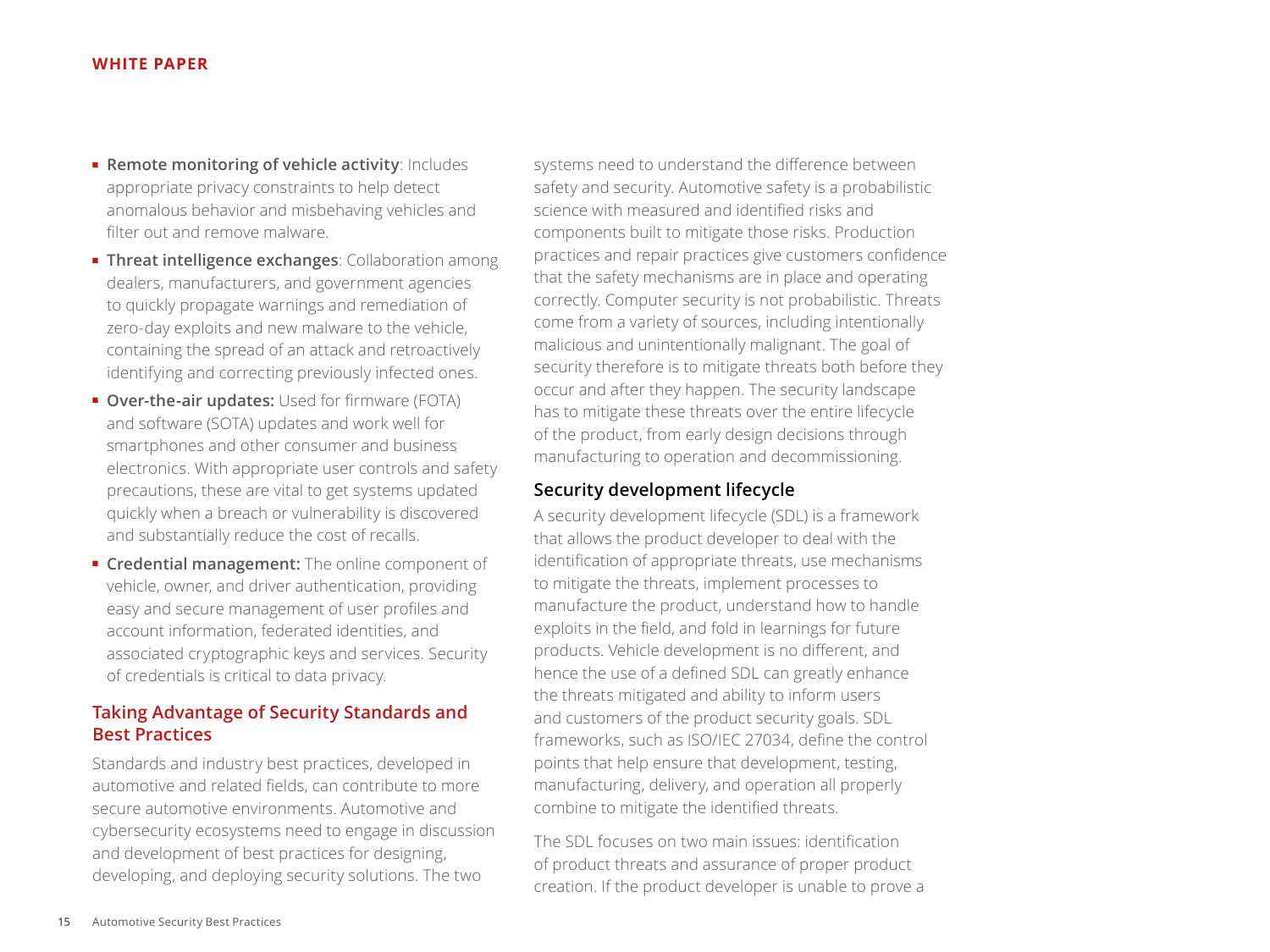negative, which affirms that there is nothing "bad" in the product, the developer must point to adherence to their SDL process to provide confidence that the product delivered follows the product design. These processes include architectural reviews, coding standards, code reviews, internal and external functional validation, internal and external security testing, and component and system-level penetration testing. The exact mix of all of these processes will be product specific and in line with the identified threats. The SDL process should include various checkpoints, where the assumptions and threats undergo a review to ensure that the product is still meeting the needs of a changing environment.

One definition of a secure product is that the product does exactly what the design says, no more and no less. Testing for doing less is functional testing: the product performs the identified function, or it does not. Testing for doing more is security testing. When there is additional functionality that is not in the design, it may or may not work correctly. At the very least, additional functionality represents an attack surface that malicious entities may take advantage of. The security validation strategy, therefore, is an attempt to find those additional functionalities. The strategy will involve reviews, defined tests, and penetration testing.

Known vulnerabilities represent threats successfully exploited in the past. Known vulnerabilities include such items as buffer overflows, side channel analysis, and a host of others. Developers should include in their testing strategies tools that help identify the presence of known

vulnerabilities. These tools include fuzzing and glitching, along with various compiler options. Vehicle-specific vulnerabilities, along with attack behaviors, are the focus of SAE J3061, which a developer must take into account. Product-specific vulnerabilities discovered by the team or from experiences with shipping products should help drive the testing strategies for the next or related versions of the product.

Most SDL frameworks include privacy considerations. The SDL process, with its identification of assets, is a natural process to deal with potential privacy issues. The privacy reviews, therefore, become an integral component of the full SDL process.

The SDL depends on an accurate reflection of the current threat landscape. Failure to mitigate known threats leaves the product vulnerable the minute it ships. The coordination of known vulnerabilities is a process globally coordinated by the Computer Emergency Response Teams (CERT) on both national and industry boundaries. As the products in use by the vehicle are likely generic, knowledge of the complete threat landscape is critical for the vehicle developer. The Alliance of Automobile Manufacturers, in collaboration with global automakers, established the Information Sharing and Analysis Center (ISAC) to serve as a central hub for intelligence and analysis. By providing timely sharing of cyberthreat information relative to vehicle electronics and software, the ISAC will assist developers in responding to the changing threat landscape.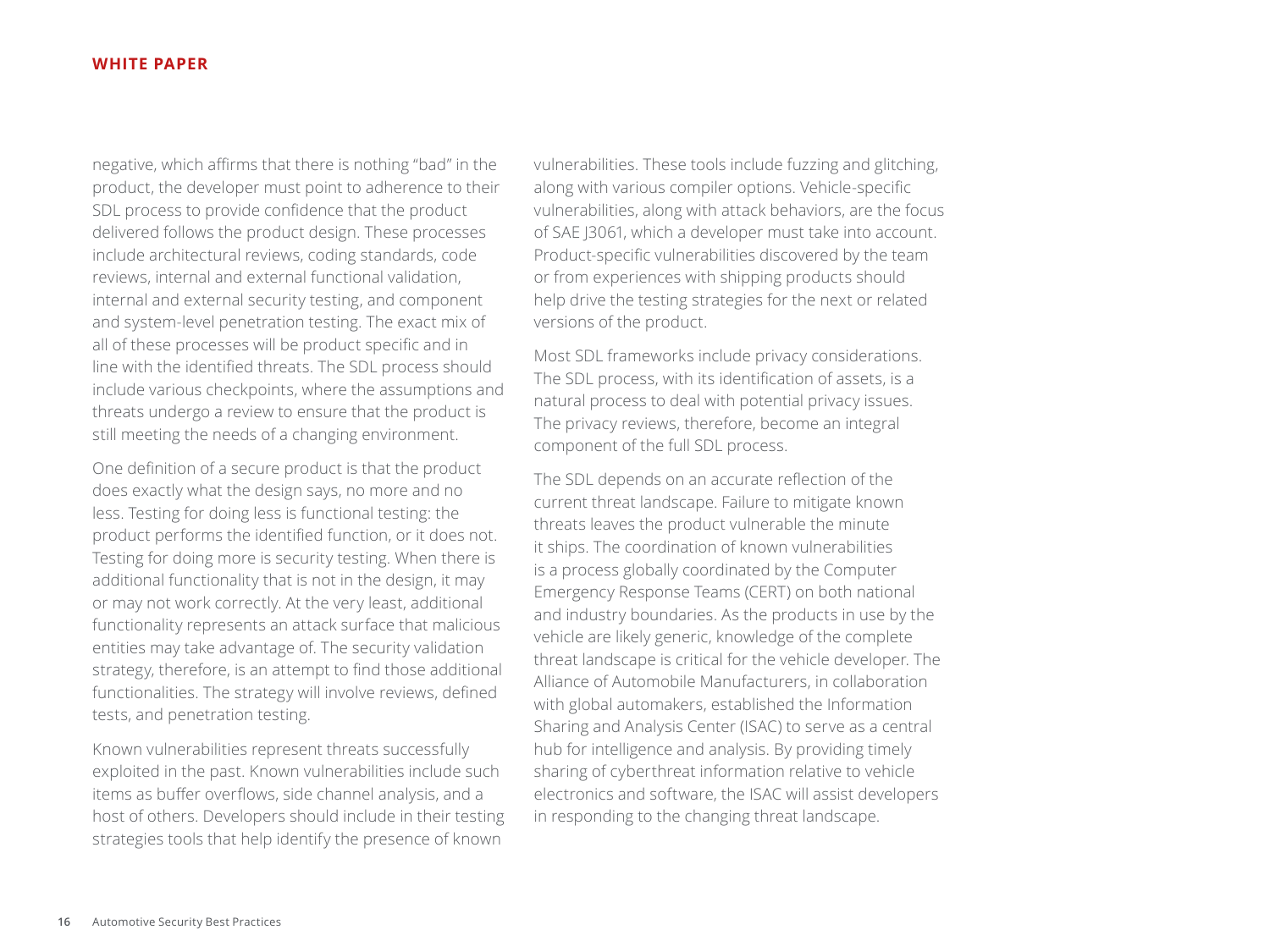# <span id="page-16-0"></span>**Supply chain security**

No electronic product today is created by a single company. Hardware and software components, development tools, manufacturing, product assembly, and verification testing may all be provided by one or more suppliers. Counterfeiting of electronic parts and components is a big problem in the automotive industry, with significant product security implications. Supplier quality engineers are a common role in the automotive industry, and supplier security engineers may soon join their ranks. Cost of security will likely join cost of quality in the decision-making process.

Detecting and avoiding infiltration of tainted or counterfeit parts is necessary to maintain the trust and integrity of the security architecture. More specifically, it is necessary to prevent well-funded criminal or nationstate groups from gaining physical access to hardware used in the car. Known best practices to protect supply chains include:

- **Authorized distribution channels:** Used for procurement of all hardware and software used to build and maintain the car.
- **Track and trace:** Detects critical components and parts involved with security and safety systems.
- **Continuity of supply:** Plans for spares and maintenance parts, and includes a long-term parts availability policy.

Suppliers should follow secure development processes or have SDL details mandated in their contracts that need to be audited and verified at appropriate intervals. Supply chain risk management encompasses both the inbound and outbound supply chains. The four distinct operations include:

- **Inbound functional descriptions:** The logical design process
- **Inbound materials:** The physical ingredients and functions used to make the ICs
- **Manufacturing processes:** Risks arising during the manufacturing process
- **Outbound finished goods:** Outbound risks, including freight theft, tampering, false description, product substitution, and counterfeiting



Figure 4. Supply chain risk management.

From a cybersecurity point of view, each operational area has different priorities with distinct risk mitigation controls. The primary inbound threat of tainted or counterfeit materials is mitigated by rigorous tracking of when and where each batch of material is consumed during manufacturing. Correlating yield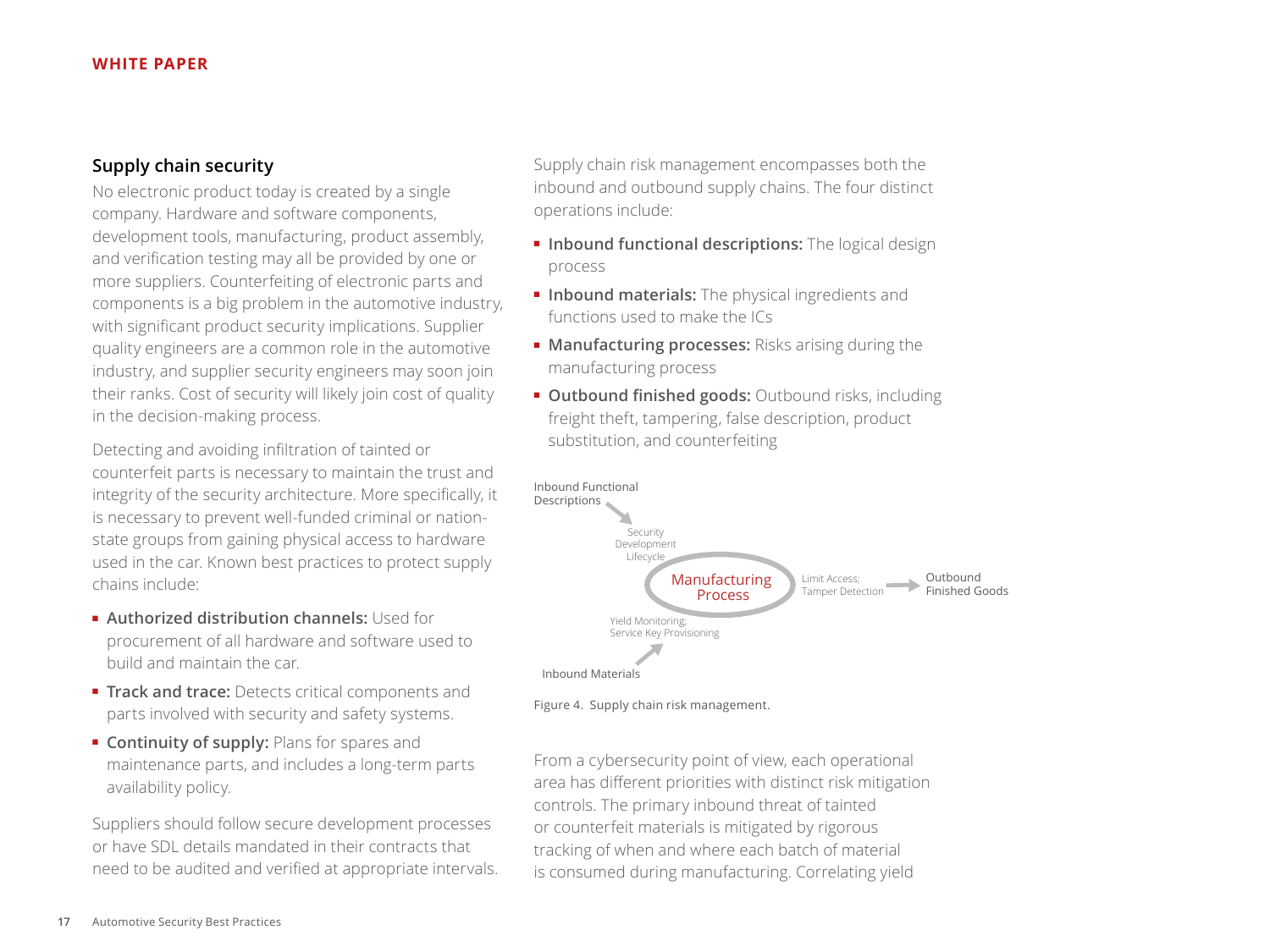<span id="page-17-0"></span>and performance measurements with batch identity will detect unauthorized substitution of ingredients that impact yield. Inbound functional descriptions are protected as part of the security development lifecycle.

Manufacturing processes for integrated circuits are protected by the combination of yield and performance monitoring, and the conversion of functional descriptions into wafer mask sets. Attacks through the manufacturing process are difficult, prompting adversaries to look for the weakest links, which may be the software development tools and provisioning of encryption keys. In the development stage, the lower level the tool, the more access it typically has, and many tools hold all of the necessary passwords in the software to make work faster and easier for engineers. If you can get ahold of the lowest level tool, you can break into almost anything. Key provisioning is another vulnerability; if you can capture the keys, you have privileged access without affecting the product in a detectable way. These keys must be protected and inserted securely, with appropriate key hierarchies, delegation of appropriate rights to different groups, and two-step key provisioning, one at the fabrication location and one at the assembly plant.

Cloning of integrated circuits (ICs) is an emerging attack that was reported in detail at the 2015 "Surface Mount Technology Association/Center for Advanced Life Cycle Engineering" workshop on mitigating risk of counterfeit electronic parts. Cloned ICs enable injection of malicious functions into an apparently trustworthy part. Cloned parts are difficult to detect using only visual and electrical testing. If the incoming inspection

is only looking for expected and documented functions, a cloned IC that implements more than the expected functions will not be detected.

Outbound finished goods are also at risk of theft and counterfeiting. Protocols that limit unauthorized physical access to finished goods and technologies that detect tampering or modification of device identity are the dominant outbound risk mitigation controls.

Each operational area should do ongoing risk assessments independently from the others and implement controls appropriate to local operations. However, it is recommended that each area also invite peer reviews by representatives from other operations to enable coordination among functions and to promote sharing of best practices.

# **Leveraging standards**

The point of standardization is for the developer to show compliance to the standard. The belief is that when a product follows the standard, particular properties are present. Security, and vehicle security in particular, is no different from any other industry—there are many standards from a wide range of providers. A very incomplete list would include International Standards Organization (ISO), International Electrotechnical Commission (IEC), Institute of Electrical and Electronics Engineers (IEEE), Internet Engineering Task Force (IETF), Trusted Computing Group (TCG), Society of Automotive Engineers International (SAE), MISRA C, and CERT C. In addition to the global standards, there are numerous country-specific standards and regulations. Not surprisingly, with so many different organizations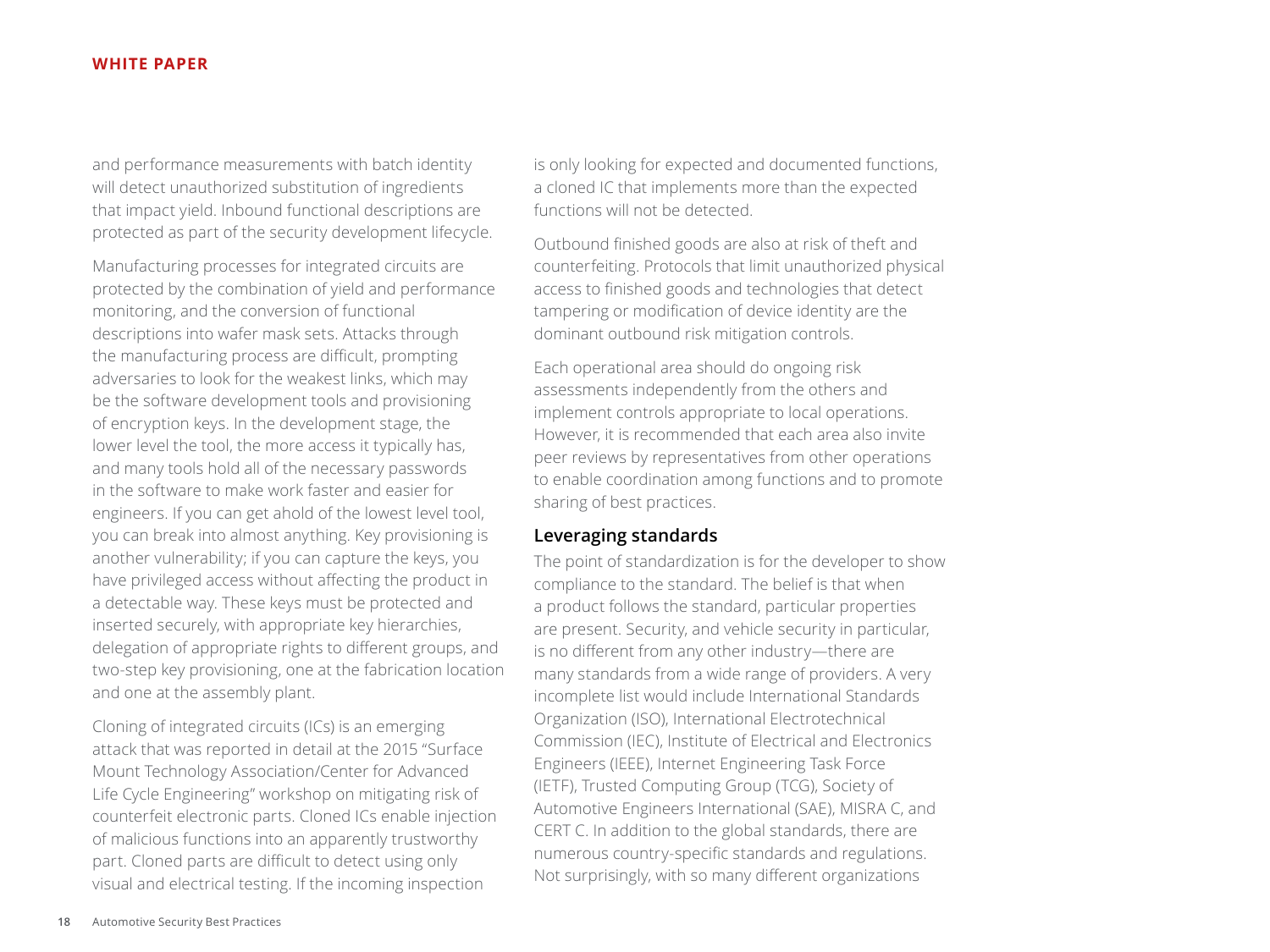creating standards, some of the standards overlap. The overlaps sometimes are complementary, and sometimes they are in conflict. A vehicle developer will need to make conscious decisions as to what standards they will prioritize over others when conflicts are present.

While vehicle development forces a merger of security and safety, many of the standards cross industry and device boundaries. For instance, the standards that relate to the SDL are applicable to all industries and not just vehicle development. To illustrate the gamut of standards, the following lists show the depth and breadth of available standards.

The partial list of ISO/IEC standards includes:

- **ISO/IEC 9797-1:** Security techniques Message Authentication Codes
- **ISO/IEC 11889:** Trusted Platform Module
- **ISO 12207:** Systems and software engineering Software life cycle processes
- **ISO 15408**: Evaluation criteria for IT security
- **ISO 26262:** Functional safety for road vehicles
- **ISO 27001:** Information Security Management System
- **ISO 27002:** Code of Practice Security
- **ISO 27018:** Code of Practice Handling PII / SPI (Privacy)
- **ISO 27034: Application security techniques**
- **ISO 29101:** Privacy architecture framework
- **ISO 29119:** Software testing standard
- **IEC 62443:** Industrial Network and System Security

Some of the standards that SAE International is working on or has published include:

- **J2945:** Dedicated Short Range Communication (DSRC) Minimum Performance Requirements
- **J3061:** Cybersecurity Guidebook for Cyber-Physical Vehicle Systems
- **J3101:** Requirements for Hardware-Protected Security for Ground Vehicle Applications

Examples of other industry and government security initiatives include:

- **E-safety Vehicle Intrusion Protected Applications (EVITA):** Co-funded by the European Commission, it is an architecture for secure on-board automotive networks, with a focus on protecting components from compromise due to tampering or other faults.
- **Trusted Platform Module (TPM):** Written by the TCG and standardized as ISO/IEC 11889, it defines roots of trust that enable many of the key attestation activities that are mandatory on a vehicle. The TCG recently released a TPM specification focusing on secure automotive data and operations.
- **Global Platform:** A member-driven association, this group defines and develops specifications for secure deployment and management of secure chip technology.
- **Secure Hardware Extensions (SHE):** From the German OEM consortium Hersteller Initiative Software (HIS), these on-chip extensions provide a set of cryptographic services to the application layer and isolate the keys.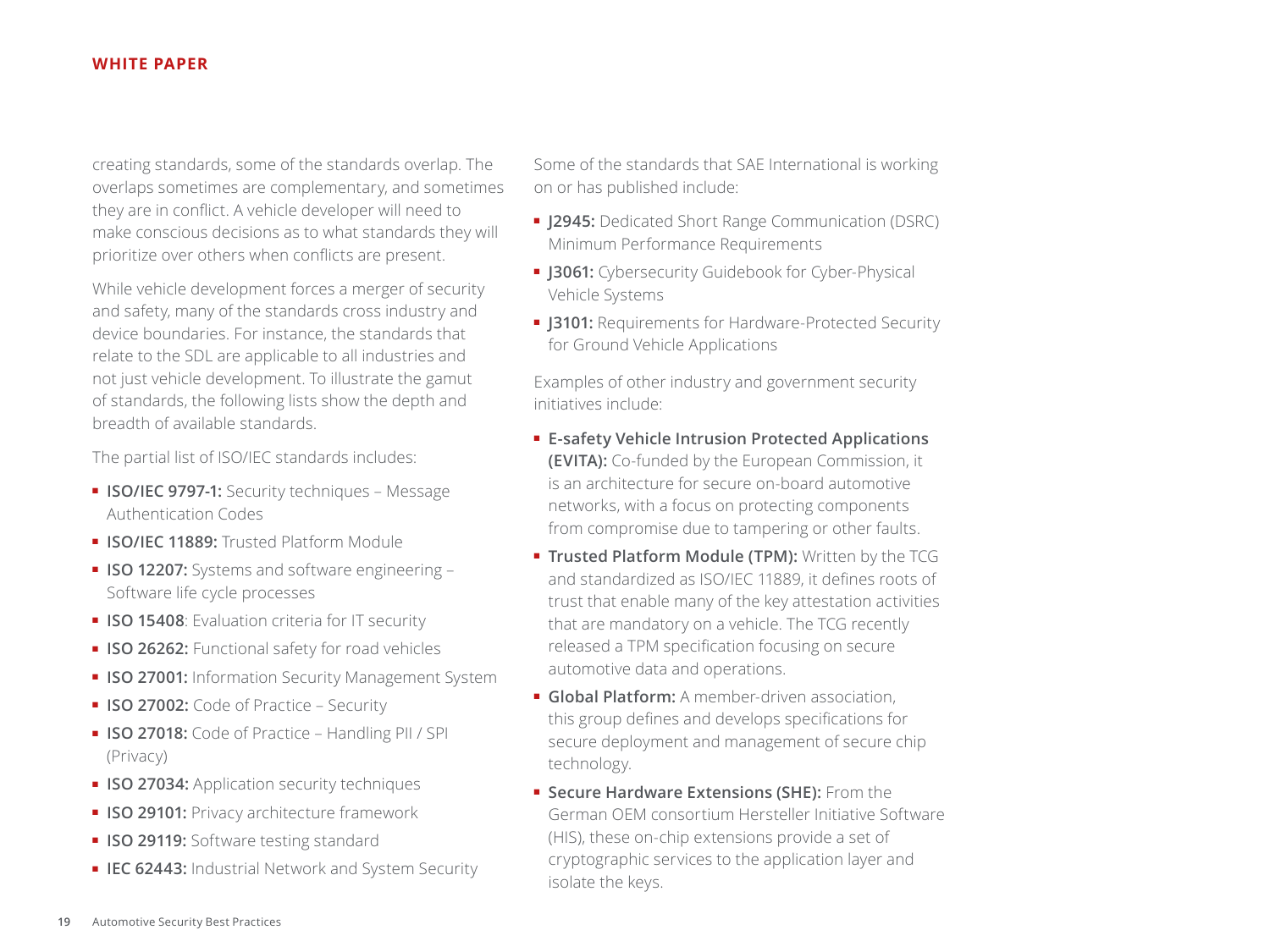<span id="page-19-0"></span>While the previous list is quite large, it barely covers the range of available standards and specifications. Additional industries, while not directly related to automotive, are also creating standards and specifications that can assist the vehicle developer. These industries include military, aerospace, aviation, and critical infrastructure. One example is the US Federal Aviation Administration (FAA), which recently developed an advisory circular that provides advice for airlines implementing cybersecurity for their e-enabled aircraft.

Given the wide variety of these standards and regulations, it is impossible to choose a single canonical set that meets the needs of every product. The developer needs to identify the target market and determine the prioritization of the standards in that market. After determining the prioritization, the developer will then have to rationalize any conflicting requirements.

# **Operating securely for the full lifecycle**

While robust vehicle security starts at the beginning of the design phase, the entire vehicle lifecycle requires security thought and actions. Design, implementation, manufacturing, distribution, operation, maintenance, recovery, and retirement all require attention to security issues. Attackers can and will attempt to modify vehicle hardware and software at every phase of this lifecycle. The security of the system must also anticipate that owners, maintainers, and users may all perform operations that were unanticipated in the original security design. Resilience on the security operations and the ability to recover from loss of hardware or

software integrity are crucial aspects of the vehicle design.

It is likely, due to Right to Repair acts and other types of legislation and industry activities, that the methods in use to secure vehicle hardware and software will be widely known. It is a long-held security principle that the attacker knows your mechanism. In light of this, it is imperative that vehicle security depends on cryptography with appropriate key sizes. The provisioning of the key material must be a supply chain consideration, along with potential recovery mechanisms in the event of key material compromise.

Cryptographic key strength in light of the expected 15 year vehicle lifetime will require deep security analysis. The expectation that the key material will remain confidential over the 15-year period, with multiple vehicle owners and numerous trips for maintenance, is a driver for a conservative approach to key size.

It is inevitable that over a 15-year lifetime there will be a need to recover from an attack or other loss of integrity with the vehicle software and hardware. The recovery mechanisms must engender customer trust and confidence such that recovery is possible in any lifecycle phase. The vehicle provider anticipation includes the creation of detailed incident response plans in the event of a loss of vehicle integrity. It is critical to note that loss of vehicle integrity is not just a result of active malicious activity, but can also occur through natural disasters, mistakes in the supply chain, errors in hardware and software, and an unlimited number of other sources. It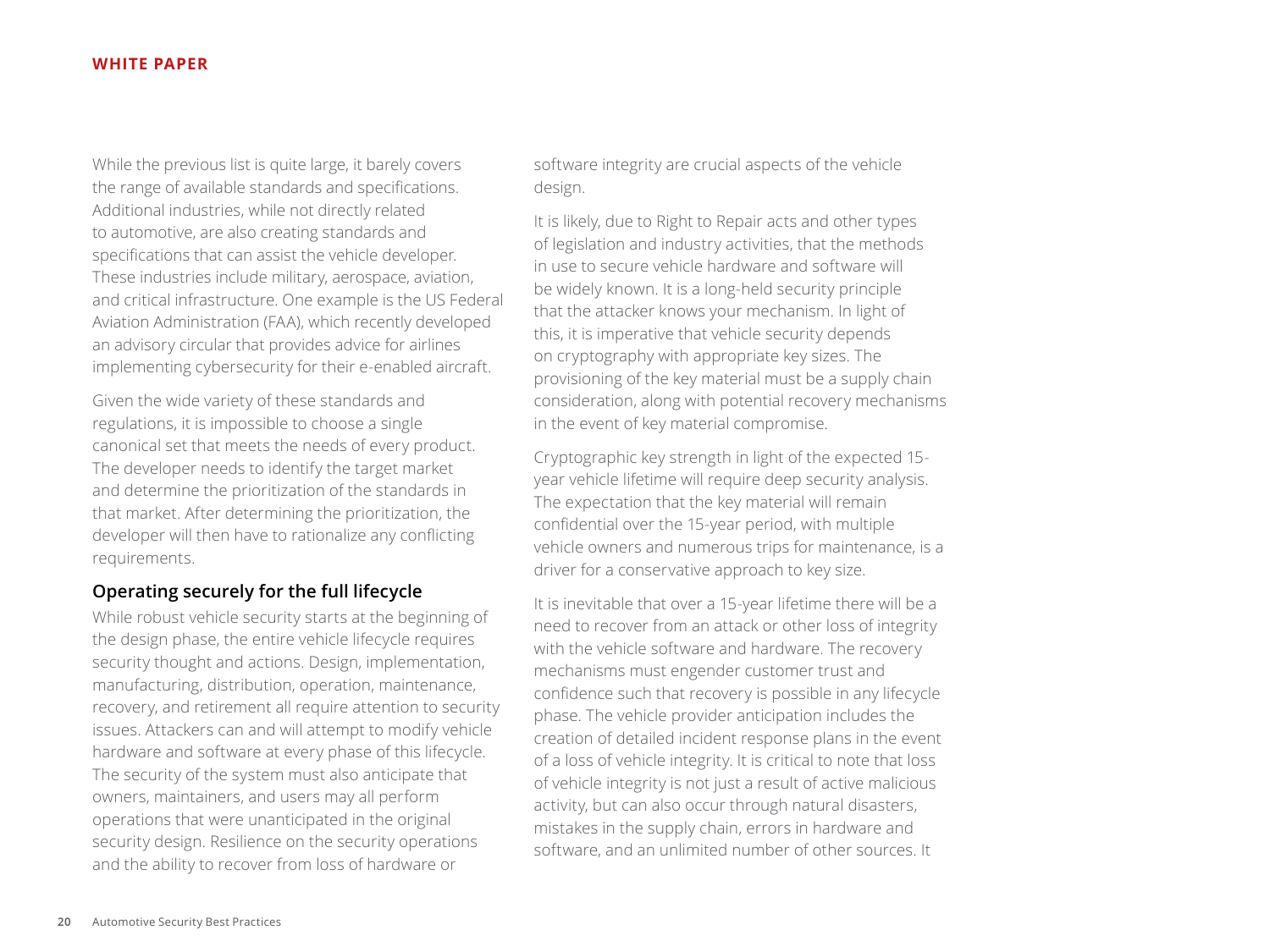<span id="page-20-0"></span>is not possible that the security analysis done today will anticipate new types of attacks and techniques that will be possible in 15 years. Therefore, the vehicle recovery mechanisms must be inherent in the vehicle design and not added on just prior to shipment.

Another inevitability over the 15-year lifetime is the need to replace vehicle parts. The ability to maintain a security boundary, when adding new parts is a crucial aspect of the recovery mechanism. Not all parts will directly affect the security functionality, but the customer has to have confidence that changing brake pads will not affect the security of the vehicle. Maintaining the software, both functional and security focused, is a new lifecycle challenge. One of longest supported software products was Microsoft Windows XP with support ending after 12 and half years. In that period there were more than 100 updates, or, on average, about one per month. This update frequency is vastly different from most car maintenance interactions. The ability to update the software, through some public network, further drives the need for secure maintenance and recovery mechanisms. It is likely that the incident response plans will require mechanisms to respond, potentially in a matter of hours or days, to an active threat.

Also inherent in the security mechanisms will be the security policies to deal with jail breaking, removal of tamper protections, forcing upgrades, preventing downgrades, and controlling or limiting owner and driver modifications. The security mechanisms must have the ability to enforce the policies along with provisions to update securely the policies.

# **Open Questions**

This paper has some of the security and privacy issues in the next-generation car and has demonstrated that a potential recipe for success includes:

- Protecting every ECU, even for tiny sensors
- Protecting functions that require multi-ECU interactions and data exchange
- Protecting data in/out of vehicular systems
- Protecting privacy of personal information
- Integrating safety, security, and usability goals
- Dealing with the full lifecycle of vehicular and transportation systems

There are many open questions in this field. In the future, cars may not get a "Check Security" light or "Hack Test Rating." An "Update Software" light may well be a future reality. McAfee has established technology leadership in all these areas and is actively engaging with standards organizations and ecosystems to address unique challenges for next-generation vehicles.

Best practices for automotive security are an evolution and amalgamation of both product safety and computer security. Together, industry leaders McAfee and Wind River supply many of the key security ingredients for the automotive industry. This puts the companies in an excellent position to collaborate with all parties to research, develop, and enhance products, services, and best practices for a more secure driving experience. Together, the goals of trusted vehicles, secure cars, and a confident user experience are achievable.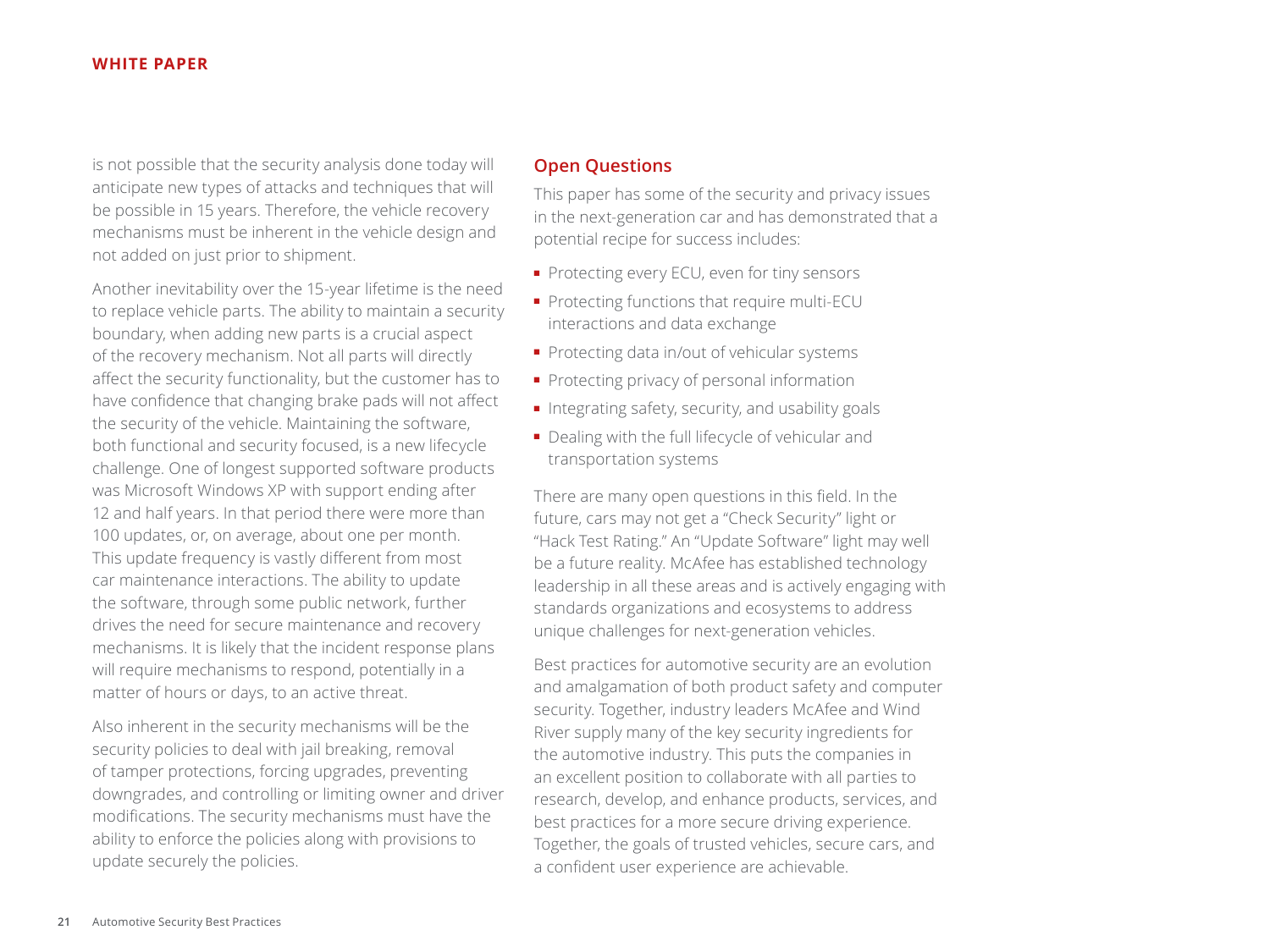<span id="page-21-0"></span>Comments on this document and related issues are welcome and encouraged and will be incorporated into future versions.

#### **McAfee Resources**

McAfee is involved in the development and implementation of computing and consumer electronics standards and works with more than 250 standards and industry groups worldwide to pursue the latest technological advances, including industry alliances, regional standards organizations, international industry standards groups and formal international standards bodies.

For additional information on standards activities at McAfee, see:

- Enabling a Global Infrastructure for Products and Services
- McAfee Standards-Computing and Consumer Electronics Standards
- Technology Standards—McAfee National and International Standards

1. C. Miller and C. Valasek. A survey of remote automotive attack surfaces. In *BlackHat USA*, 2014.

2. Casey, T. Threat agent library helps identify security risks. [https://](https://communities.intel.com/servlet/JiveServlet/downloadBody/1151-102-1-1111/Threat Agent Library_) [communities.intel.com/servlet/JiveServlet/downloadBody/1151-102-1-1111/](https://communities.intel.com/servlet/JiveServlet/downloadBody/1151-102-1-1111/Threat Agent Library_) [Threat Agent Library\\_07-2202w.pdf.](https://communities.intel.com/servlet/JiveServlet/downloadBody/1151-102-1-1111/Threat Agent Library_) Intel Corp. 2007 3. Rosenquist, M. Prioritizing Information Security Risks with Threat Agent Risk Assessment. [https://communities.intel.com/servlet/JiveServlet/](https://communities.intel.com/servlet/JiveServlet/download/4693-1-3205/Prioritizing_Info_Security_Ri) [download/4693-1-3205/Prioritizing\\_Info\\_Security\\_Risks\\_with\\_TARA.pdf](https://communities.intel.com/servlet/JiveServlet/download/4693-1-3205/Prioritizing_Info_Security_Ri).

Intel Corp. 2009

4. Cybersecurity Guidebook for Cyber-Physical Vehicle Systems. [http://standards.sae.org/j3061\\_201601/.](http://standards.sae.org/j3061_201601/) SAE International. 2016 5. S. Checkoway, D. McCoy, B. Kantor, D. Anderson, H. Shacham, S. Savage, K. Koscher, A. Czeskis, F. Roesner, and T. Kohno. 2011. Comprehensive experimental analyses of automotive attack surfaces. In Proceedings of the 20th USENIX conference on Security (SEC'11). USENIX Association, Berkeley, CA, USA, 6-6.